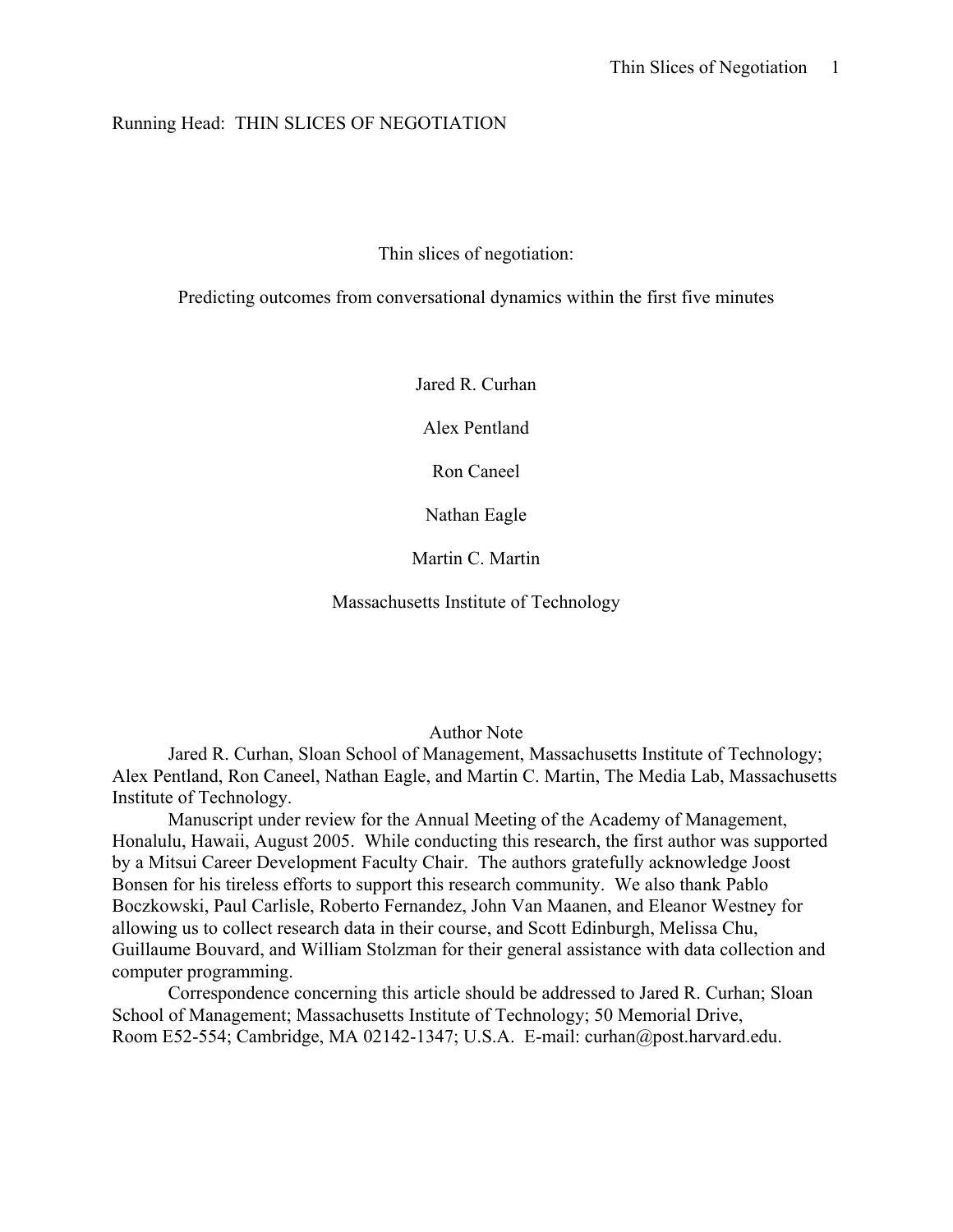### **Thin slices of negotiation:**

## **Predicting outcomes from conversational dynamics within the first five minutes**

#### Abstract

In this research we examine whether conversational dynamics occurring within the first five minutes of a negotiation can predict negotiated outcomes. In a simulated employment negotiation, micro-coding conducted by a computer showed that prosodic emphasis, mirroring, conversational turn-taking, and activity level predicted 30% of the variance in individual outcomes. The conversational dynamics associated with success among high-status parties were different from those associated with success among low-status parties. Results are interpreted in light of theory and research exploring the predictive power of "thin slices" of expressive behavior (Ambadi & Rosenthal, 1992). Implications include the development of new technology to diagnose and improve negotiation processes.

*Key words*: Negotiation, thin slices, conversational dynamics, speech features, artificial intelligence, prosodic emphasis, mirroring, conversational turn-taking, activity level.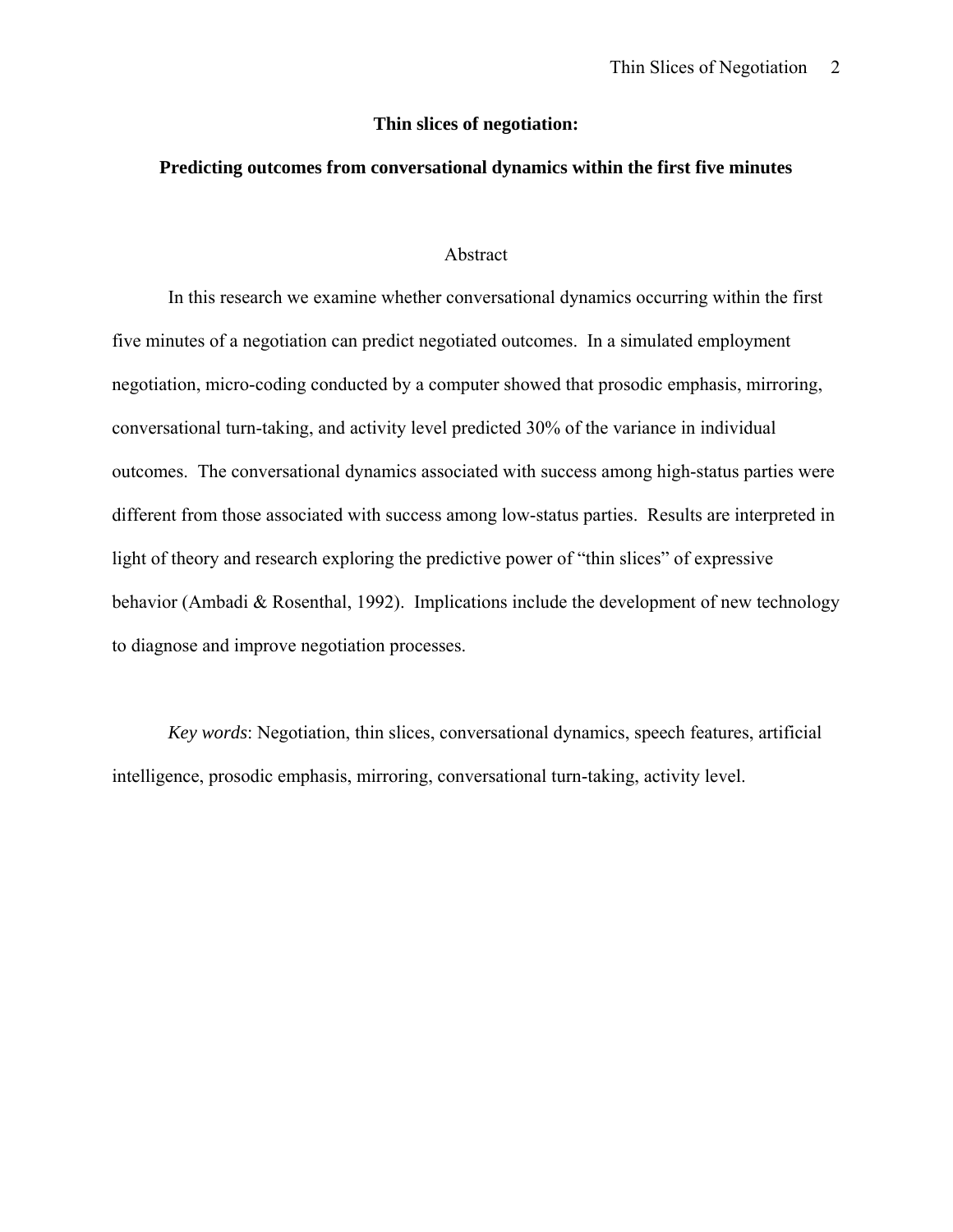## **Thin slices of negotiation:**

## **Predicting outcomes from conversational dynamics within the first five minutes**

Malcolm Gladwell's popular book, *Blink*, describes the surprising power of "thin-slicing," defined as "the ability of our unconscious to find patterns in situations and people based on very narrow 'slices' of experience" (2005, P. 23). Gladwell writes, "Snap judgments and first impressions matter as much as they do because there are…lots of situations where careful attention to the details of a very thin slice, even for no more than a second or two, can tell us an awful lot"  $(P. 47)$ .

Gladwell's observations reflect decades of research in social psychology, and the term "thin slice" comes from a frequently cited study by Ambady and Rosenthal (1993; see also Allport, 1937; Funder & Colvin, 1988; Goffman, 1979). Ambady and Rosenthal had female college students evaluate 30-second silent video clips of college instructors teaching a class, and found remarkably high correlations between those evaluations and the end-of-semester ratings of those same instructors by their respective students  $(r = .76)$ . This result was replicated with high school teachers and using even thinner "slices" of video (as short as six seconds for each instructor).

The current research explores the degree to which thin slices of *negotiation* behavior predict outcomes of a dyadic negotiation. More specifically, our study demonstrates the degree to which four conversational dynamics, occurring during the first five minutes of a simulated employment negotiation, predict the outcomes of that negotiation. We also explore how the status of a negotiator might influence *which* conversational dynamics are most predictive of individual outcomes.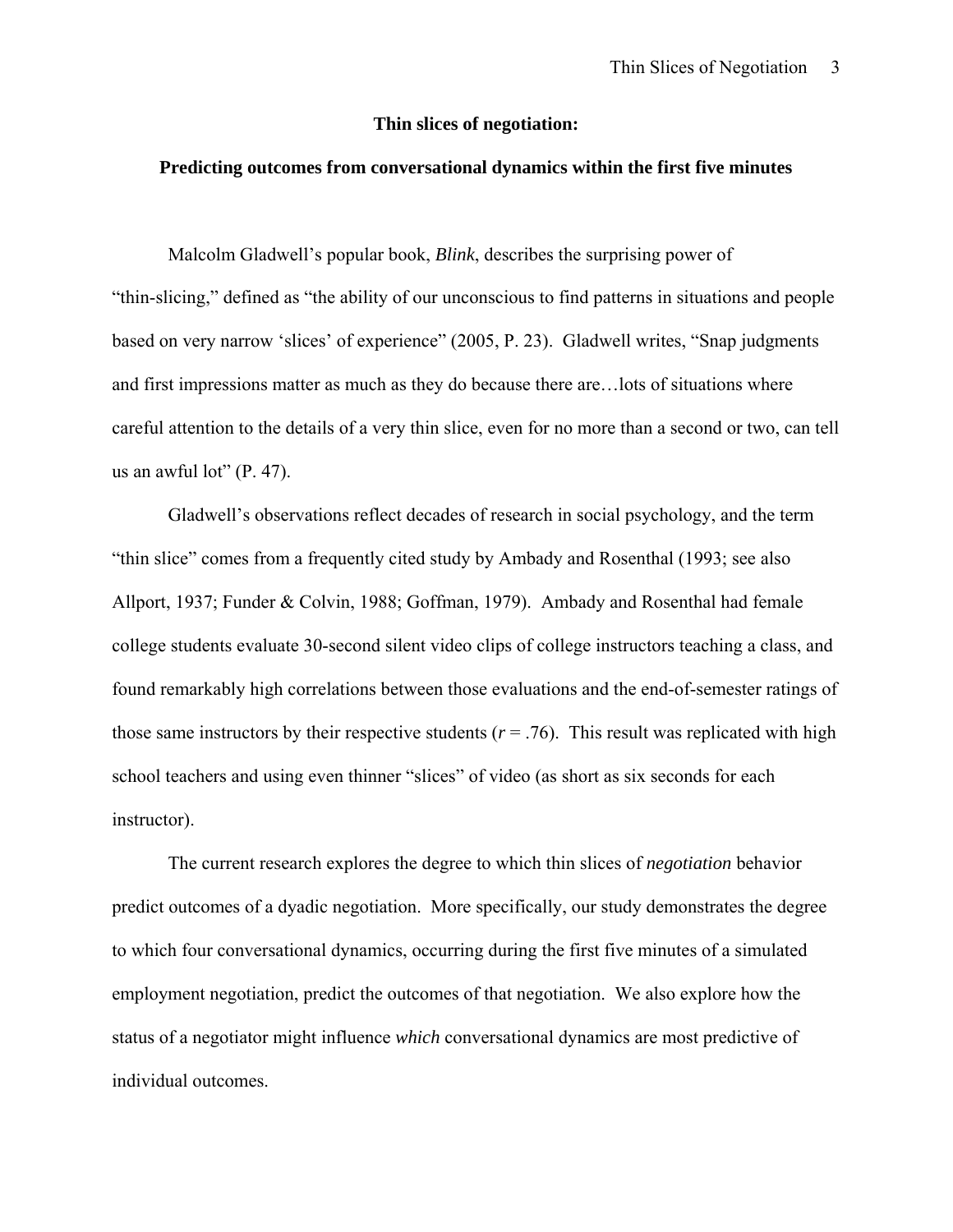This study extends research and theory in a number of important ways. First, whereas the majority of research demonstrating the thin slices phenomenon applies to impression formation and person perception, the present research applies the thin slices phenomenon to a *behavioral* outcome—i.e., the outcome of a transactional negotiation. Second, whereas most thin slices research to date has tended to focus on the accuracy of intuition or snap judgments that may take many factors into account, the present research is based on micro-analysis of several very specific factors. Third, whereas past research has demonstrated the predictive validity of *human* observers (or judges) examining thin slices of expressive behavior, the present research utilizes exclusively *computer* algorithms to parse conversational dynamics and to isolate particular speech features which are shown to have predictive validity for negotiation outcomes. Fourth, the present research provides preliminary evidence that conversational dynamics might play a critical role in negotiation, a role that appears to differ as a function of one's relative status in an organizational hierarchy. Finally, by using computer algorithms to explore the operation of thin slices phenomena within a negotiation context, we are developing a technology for predicting interpersonal negotiation outcomes quickly and accurately, thereby providing a mechanism for real-time feedback.

## Thin Slices Research

Thin slices of behavioral data have been shown to be remarkably predictive of a diverse set of consequences, including therapist competency ratings (Blanck, Rosenthal, Vannicelli, & Lee, 1986), personalities of strangers (Borkenau, Mauer, Riemann, Spinath, & Angleitner, 2004), and even courtroom judges' expectations for trial outcomes (Blanck, Rosenthal, & Cordell, 1985). (For reviews, see Ambady, Bernieri, & Richeson, 2000; Ambady & Rosenthal, 1992.)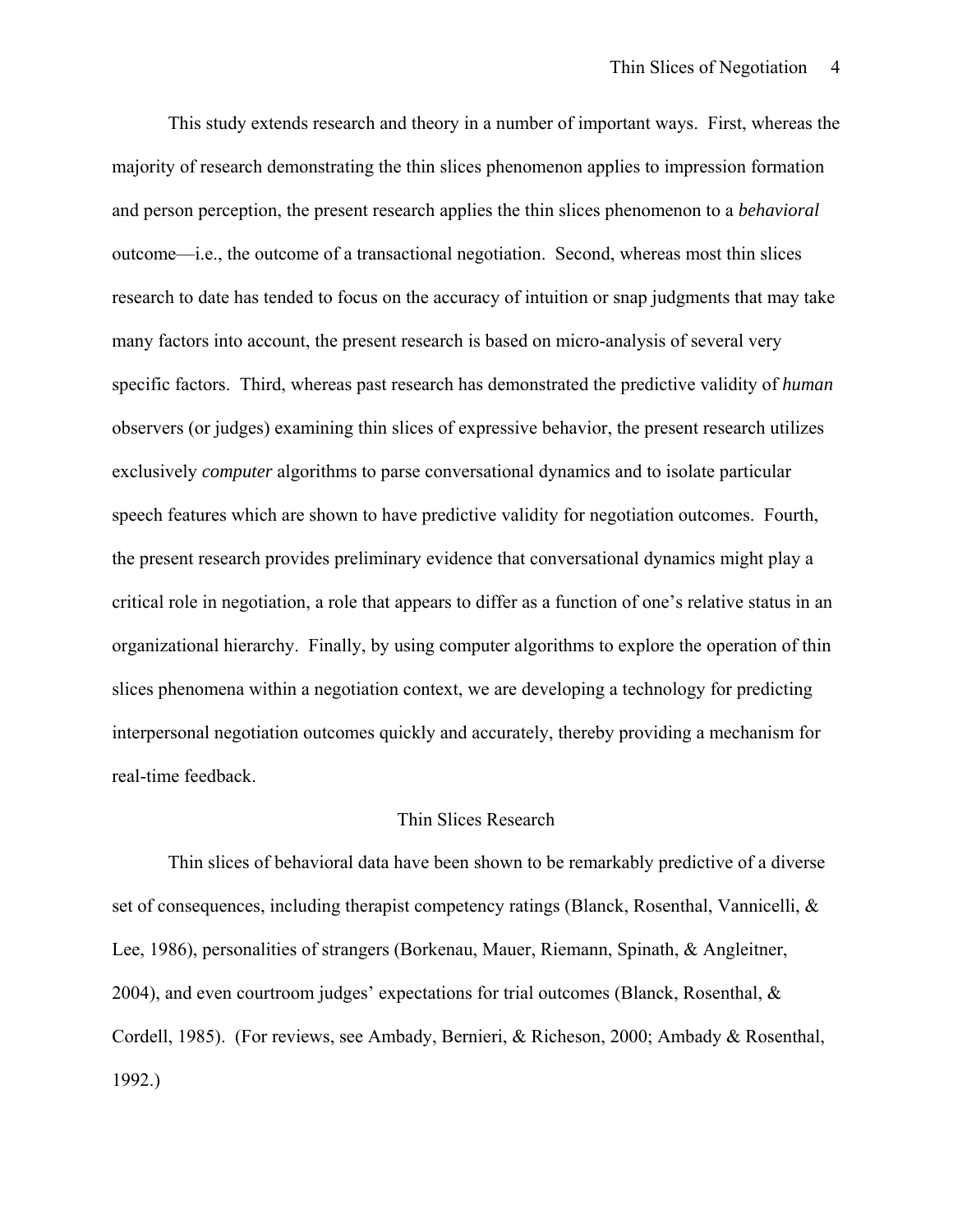One of the most impressive examples of thin slices of data predicting important, long-term consequences is marital research conducted by Gottman and his colleagues (for a review, see Gottman & Notarius, 2000). For example, Gottman and Levenson (1992) carried out one of the first longitudinal studies predicting divorce among married couples based solely on the interaction of the couple during a dispute and their associated physiological responses. Even more striking, Carrère and Gottman (1999) were able to predict marital outcomes over a six year period based on human micro-coding of positive and negative affect over just the first 3 minutes of a marital conflict (i.e., a "thinner" slice of expressive behavior). In particular, the very *beginning* of the marital discussion (i.e., the "startup" phase) appears to have the most predictive power (Gottman, 1979).

Across a wide range of studies, Ambady and Rosenthal (1992) found that observations lasting less than five minutes in duration predicted their criterion for accuracy with an average effect size of  $r = .39$ . This effect size corresponds to 70% accuracy in a binary decision task (Rosenthal & Rubin, 1982). It is astounding that observation of such a "thin slice" of behavior can predict important behavioral outcomes such as professional competence, criminal conviction, and divorce, when the predicted outcome is sometimes months or years in the future. The key to success lies is in understanding social signaling. We turn next to a brief review of that literature.

### Social Signaling and Conversational Dynamics

Animals communicate and negotiate their position within a social hierarchy in many ways, including dominance displays, relative positioning, and access to resources. Humans add to that repertoire a wide variety of cultural mechanisms such as clothing, seating arrangements,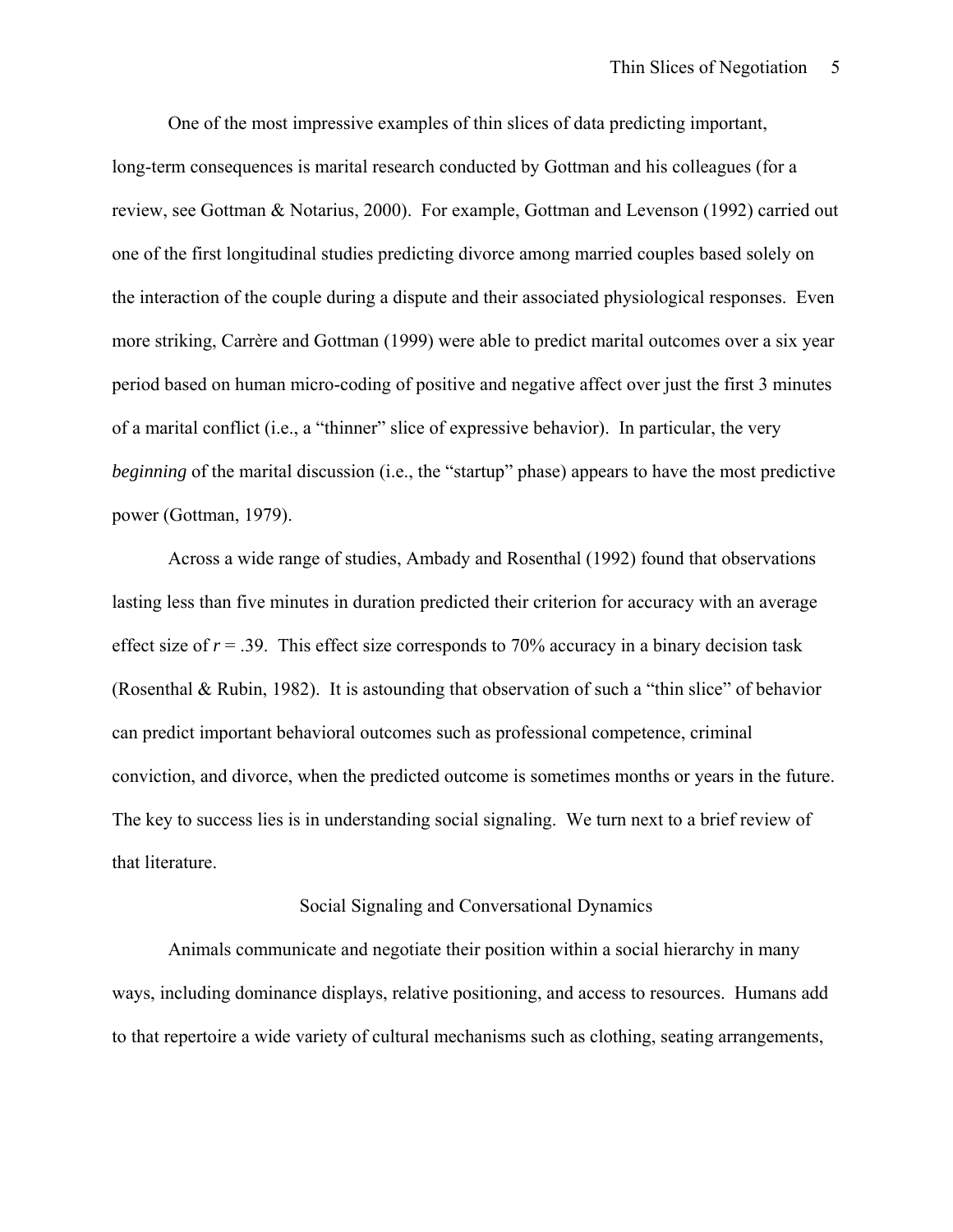and name-dropping (Dunbar, 1998). Most of these culture-specific social communications are conscious and are often manipulated.

However, in many situations, non-linguistic social signals (e.g., body language, facial expressions, and tone of voice) are as important as linguistic content in predicting behavioral outcomes (Ambady & Rosenthal, 1992; Nass & Brave, 2004). Indeed, some have argued that such vocal signaling originally evolved as grooming and dominance displays, and continues to exist today as a complement to human language (Dunbar, 1998; Provine, 2001). Below, we review briefly four general types of conversational dynamics that were measured in our study and, for each dynamic, we discuss its potential for impacting negotiation.

## Conversational Turn-Taking

Conversational turn-taking is a particularly familiar part of human behavior. For instance, we speak of someone "taking charge" of a conversation, "driving" a conversation or "setting the tone" for a conversation. Such dominance of the conversational dynamics is popularly associated with higher social status or a leadership role (Dunbar, 1998). Similarly, some people seem skilled at establishing a "friendly" interaction. The ability to set conversational tone in this manner is popularly associated with good social skills, and is typical of skilled salespeople and social "connectors" (Gladwell, 2000). In the domain of negotiation, we predict that influence over conversational turn-taking would be associated with dominance and leadership, and thus should be correlated with success in negotiation, particularly for high-status parties.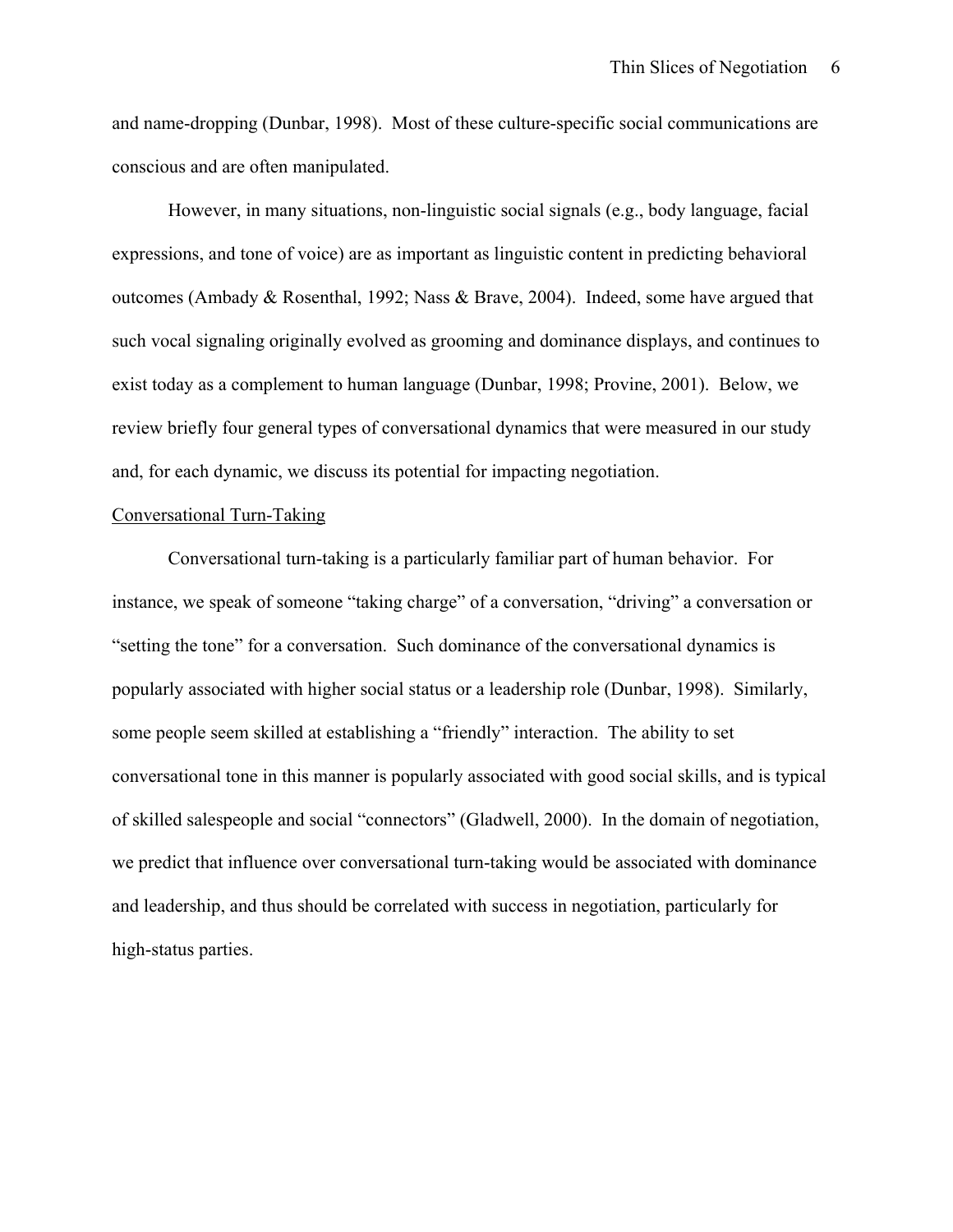## **Mirroring**

Mirroring behavior, in which the body language of one participant is "mirrored" by another, is considered to signal empathy, and has been shown to positively influence the smoothness of an interaction as well as mutual liking (Chartrand & Bargh, 1999). Thus, in the domain of negotiation, we predict that vocal mirroring behavior should be helpful in increasing compliance from the other side.

## Prosodic Emphasis

Prosody refers to speech features that are longer than one phonetic segment and are perceived as stress, accentuation, or rhythm (Werner & Keller, 1994). The concept of prosodic emphasis has appeared in research on child development. For example, Fernald and Mazzie (1991) argued that mothers' use of exaggerated pitch peaks to mark focused words may aid infants in their speech processing. Tone of voice and prosodic style are among the most powerful of social signals, even though (and perhaps because) people are usually unaware of them (Nass & Brave, 2004). Stress in one's tone of voice could be purposeful (e.g., prosodic emphasis) or unintentional (e.g., physiological stress caused by discomfort). Correspondingly, in the domain of negotiation, vocal stress could be either an asset or a liability; higher prosodic emphasis, when brought about consciously, could signify more forceful or dynamic speech, whereas a tremor or jitter in the voice could be a physiological reaction to psychological anxiety and hence perceived as a sign of weakness. Thus, we had two possible predictions regarding vocal stress and negotiation outcomes—one prediction that they would be positively correlated and another prediction that they would be negatively correlated.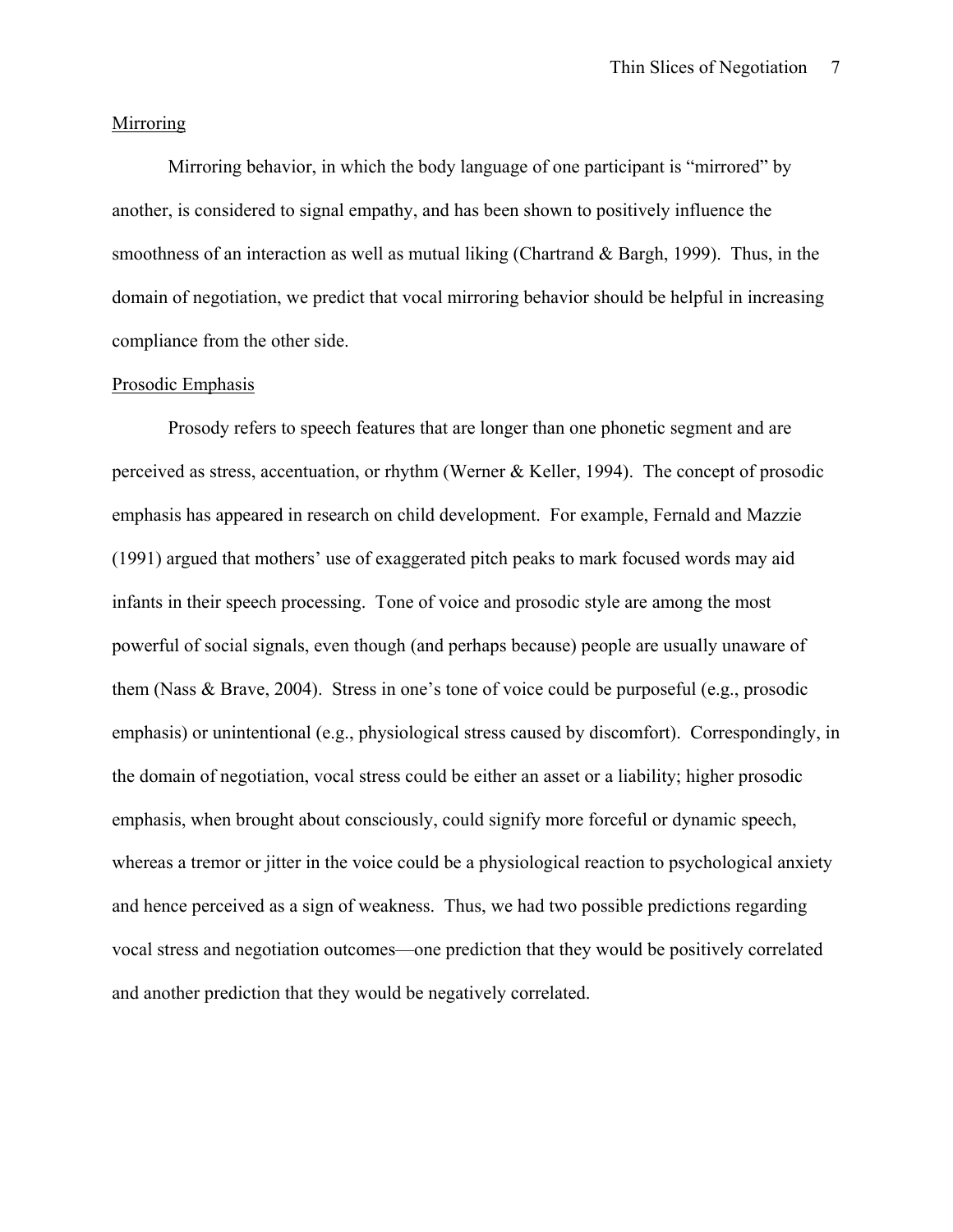## Activity Level

Perhaps the simplest social signal is activity level. Percentage of speaking time, for example, is known to be correlated with interest level (Dunbar, 1998) and extraversion (Nass & Brave, 2004). In the domain of negotiation, Barry and Friedman (1998) found a trend (albeit not statistically significant) whereby extraversion correlated positively with individual negotiation outcomes in an integrative bargaining task similar to the one we used in the present study. Consequently, we predict that high levels of activity as measured by speaking time should correlate with success in negotiation.

# Method

## **Overview**

Participants assigned the role of *Middle Manager* or *Vice President* engaged in a scored, multi-item employment negotiation task featuring a mix of issues. All negotiations were digitally recorded, with conversational speech features extracted using a computer from the first five minutes of dialogue. Primary dependent variables were the number of points earned by each participant and the sum of points earned by both participants.

## Participants

One hundred and twelve graduate students enrolled in a required MBA course on organizational behavior participated in the research study on a volunteer basis.<sup>1</sup> Participants were randomly formed into 56 same-sex dyads for an integrative bargaining negotiation simulation. Twenty-two dyads  $(39%)$  were female.<sup>2</sup>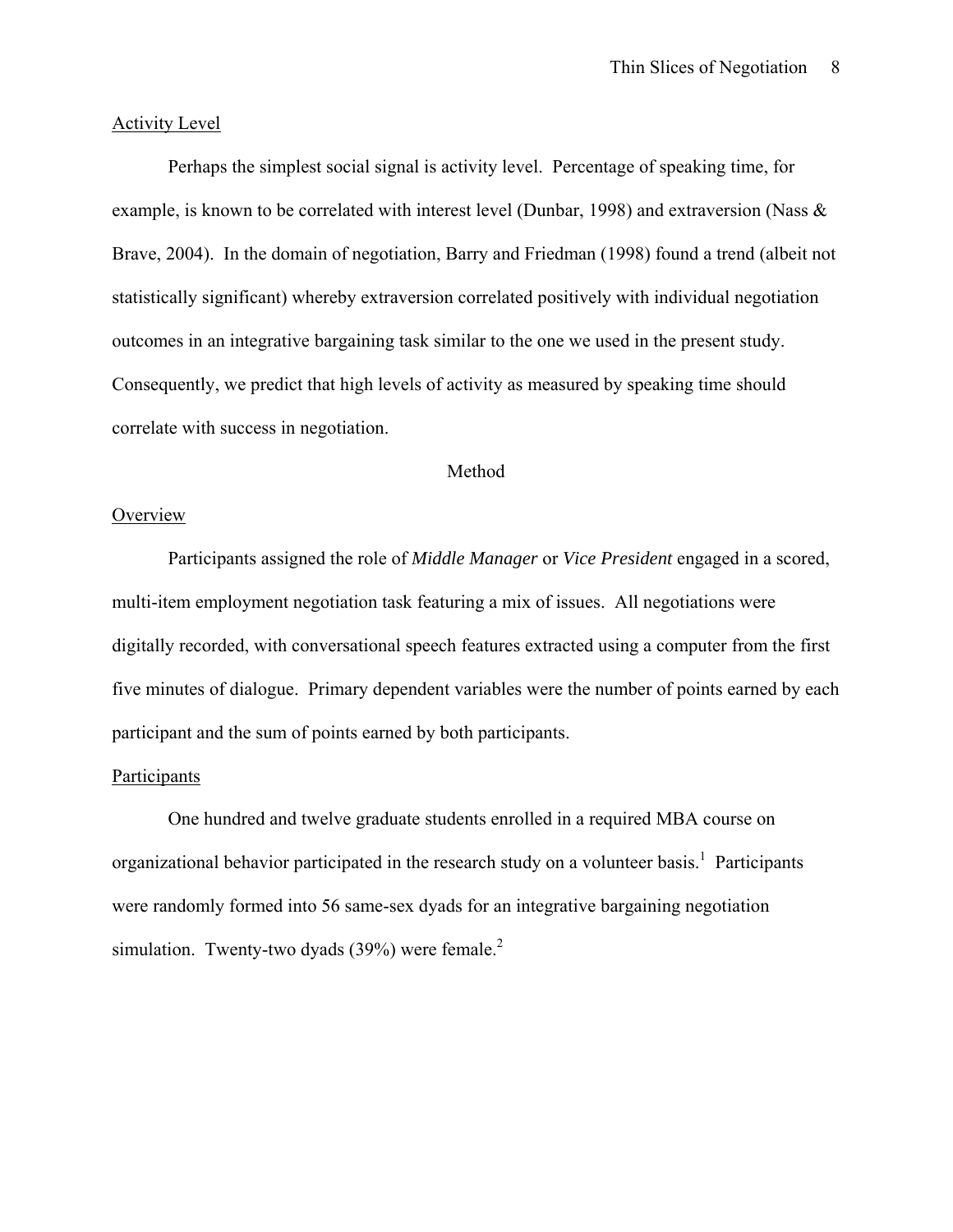## Procedure

One week prior to the negotiation, each participant received a set of written confidential instructions describing his or her role, the relevant issues, and point totals reflecting the priority they should attach to each issue. During the negotiation, participants were free to offer whatever information, arguments, and proposals they wished to offer, but prohibited from physically exchanging their confidential instructions. All negotiations were digitally recorded for subsequent analysis. Dyads were given approximately 45 minutes to negotiate.

### Negotiation Task

The participants' task was based on a standard negotiation exercise called "The New Recruit" (Pinkley, Neale, & Bennett, 1994), an 8-issue employment negotiation between a candidate (who was in this case a Middle Manager) and a recruiter (in this case a Vice President) concerning the candidate's compensation package. Each of the eight issues offered five possible options for resolution, and each of those options was associated with a specific number of "points" (see Table 1). Two of the eight issues (starting date and salary) were *distributive* or "fixed-sum" issues such that the parties' interests were diametrically opposed. Two of the issues (job assignment and company car) were *compatible* issues such that both parties received the same number of points for a given option, and thus the parties' interests were best served by the same option (Thompson & Hrebec, 1996). The remaining four issues (signing bonus, vacation days, moving expense reimbursement, and insurance provider) were *integrative* or potential logrolling issues such that the differences in point totals among options for a given issue enabled potential trade-offs which would increase the joint value of the agreement for both parties (Pruitt, 1983). All participants were instructed that their goal was to maximize their own personal gain—i.e., to "reach an agreement with the other person on all eight issues that is best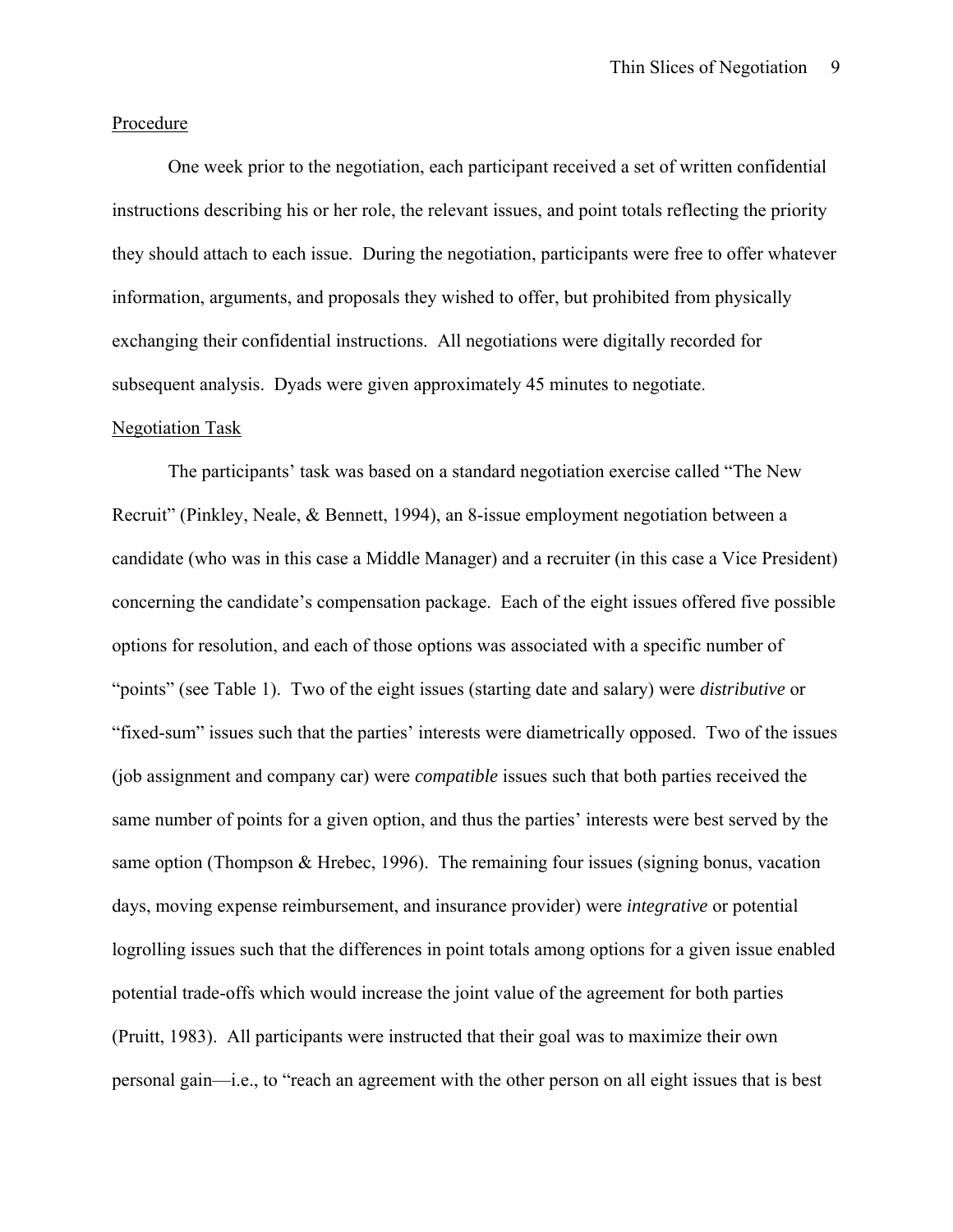for you. The more points you earn, the better for you." To provide an incentive for maximizing individual performance, participants were informed that one dyad would be selected at random and its members would receive payment in accord with the individual point totals they had earned in the negotiation.

#### Negotiation Outcomes

Three dependent variables were created to assess negotiation outcomes. *Middle Manager Points* was the number of points earned by the Middle Manager; *Vice President Points* was the number of points earned by the Vice President; and *Joint Points* was the sum of points earned by the Middle Manager and the Vice President, thereby providing an overall measure of the success of the two participants in efficiently capturing the value creation opportunities afforded by compatible and integrative issues.

# Measurement of Speech Features

Four conversational speech features were extracted from the first five minutes of each negotiation recording. Following a procedure undertaken in previous research (Pentland, 2004), we constructed measures for four types of vocal social signaling, which roughly map onto the four conversational dynamics discussed above. Each measure is described briefly below:

*Engagement*. Engagement was measured by the standardized influence each person had on the other's turn-talking. When two people are interacting, their individual turn-taking dynamics influences each other and can be modeled as a Markov process (Jaffe, Beebe, Feldstein, Crown, & Jasnow, 2001). By quantifying the influence each participant had on the other, we obtained a measure of their engagement, or the degree to which they were "driving the conversation." More specifically, we modeled individual turn-taking by a Hidden Markov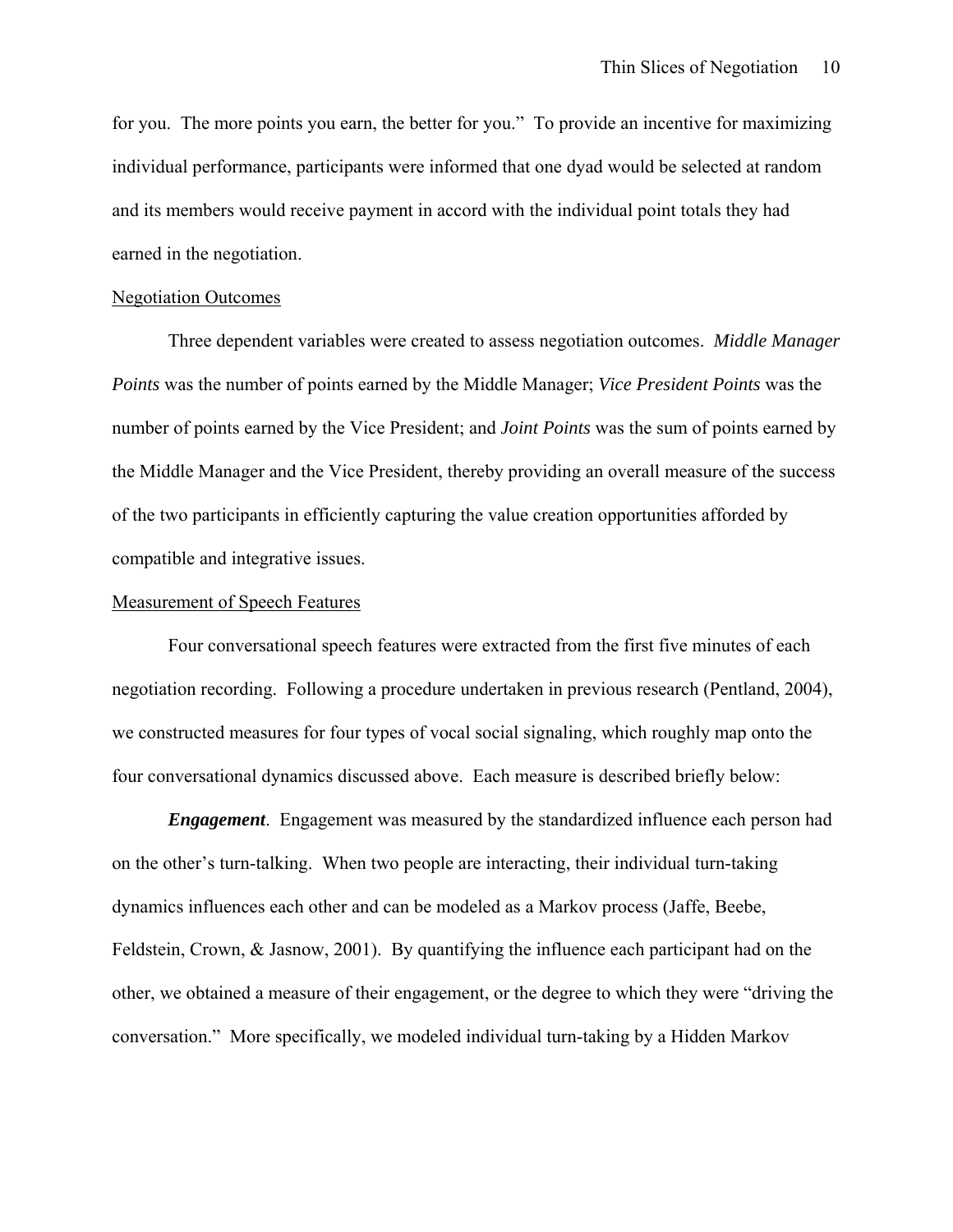Model and measured the coupling of these two dynamic systems to estimate the influence each party had on the other party's turn-taking dynamics (Choudhury & Pentland, 2004).<sup>3</sup>

*Mirroring*. In our study, the distribution of utterance length was bimodal. Sentences and sentence fragments typically occurred at several-second and longer time scales. At time scales less than one second, there are short interjections (e.g., "uh-huh"), but also back-and-forth exchanges typically consisting of single words (e.g., "OK?", "OK!", "done?", "yup."). To measure mirroring, we used the *Z*-scored frequency of sub-one-second utterances within any reciprocated exchange.

*Stress*. Stress was measured by the variation in prosodic emphasis (Handel, 1989). For each voiced segment, we extracted the mean frequency of the fundamental format, as well as the spectral entropy. Averaging over longer time periods provided estimates of the mean-scaled standard deviation of the formant frequency and spectral entropy. The *Z*-scored sum of these standard deviations was taken as a measure of speaker stress.

*Activity*. Calculation of the activity measure began by using a two-level Hidden Markov Model to segment the speech stream of each party into voiced and non-voiced segments, and then grouping the voiced segments into speaking versus non-speaking (Basu, 2002). Conversational activity level was measured by the *Z*-scored percentage of speaking time.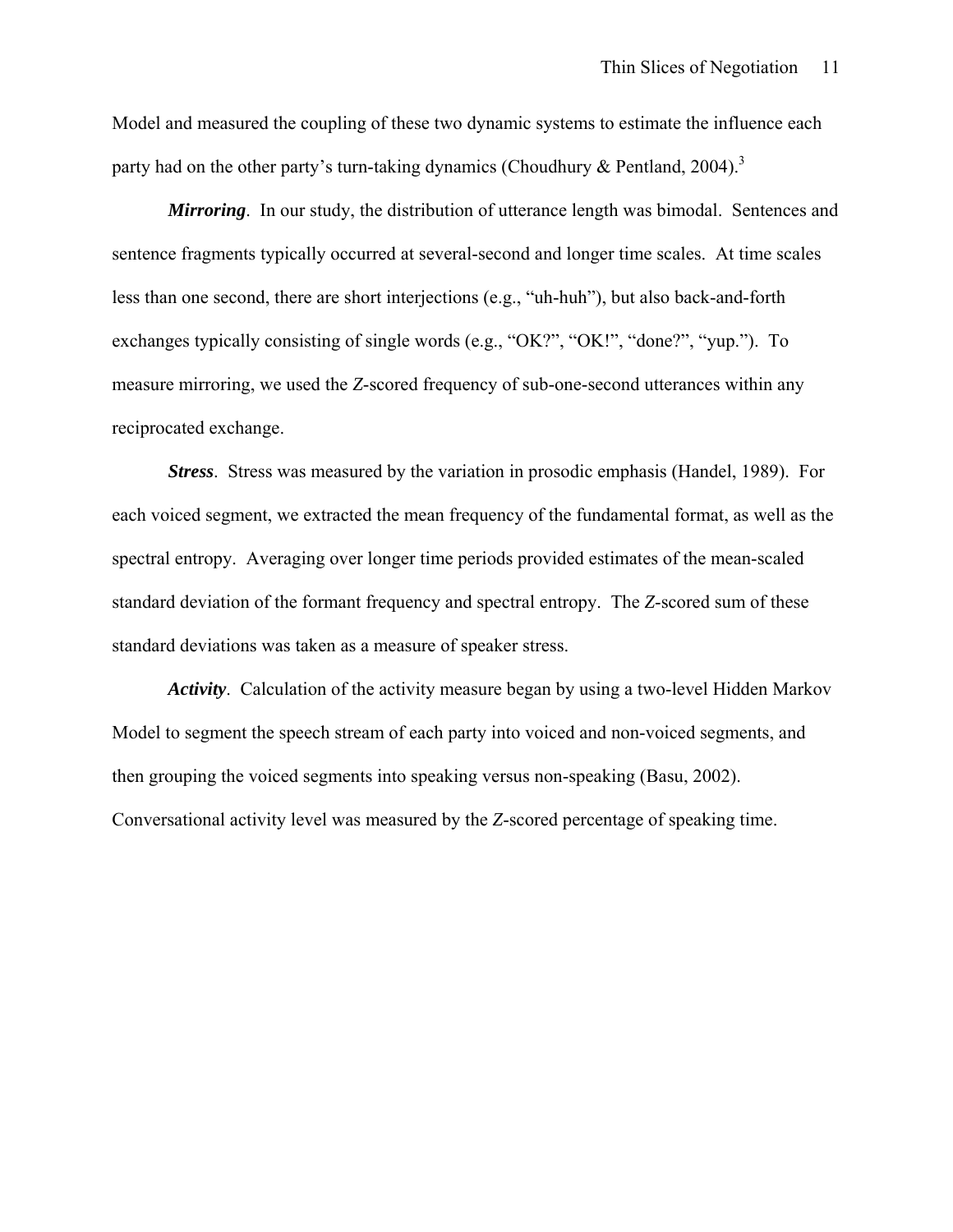#### Results

## Sex Differences

To check for sex differences, all negotiation outcome measures were subjected to two-sample *t*-tests, assuming unequal variances. Sex differences were not found in any of the negotiation outcome measures, all  $t s < 1.85$ ,  $p s > .05$ .<sup>4</sup>

#### Speech Features and Negotiation Outcomes

Eight dyads were dropped from the analysis because they made mistakes in calculating and/or reporting their scores. In addition, two dyads were dropped from the analysis due to problems with the recording quality. The remaining 92 participants comprising 46 dyads were retained for the analyses that follow.

Table 2 presents descriptive statistics and the inter-correlations between all speech features. Inter-correlations within role were relatively low, ranging from  $r = -0.35$  to  $r = 0.28$ . Only the correlations between the *engagement* feature and the *mirroring* feature were statistically significant (for MM:  $r = -.32$ ,  $p < 0.05$ ; for VP:  $r = -.35$ ,  $p < 0.05$ ). In contrast, however, all inter-correlations between Middle Manager's and Vice President's use of the same feature were quite high (all  $rs \geq .50$ ,  $ps < .001$ ), particularly for the *Mirroring* feature ( $r = .96$ ,  $p < 0.001$ ).

The amount of multicollinearity among our predictor variables suggested that a multiple regression in which all variables were entered simultaneously would not be appropriate. Thus, we conducted three stepwise linear regressions to ascertain the combinations of speech features that, taken together, would predict the maximum amount of variance in negotiation outcomes. In all three stepwise regressions, alpha-to-enter was set at .05 and alpha-to-remove was set at .10. The results of these stepwise regressions are presented in Table 3.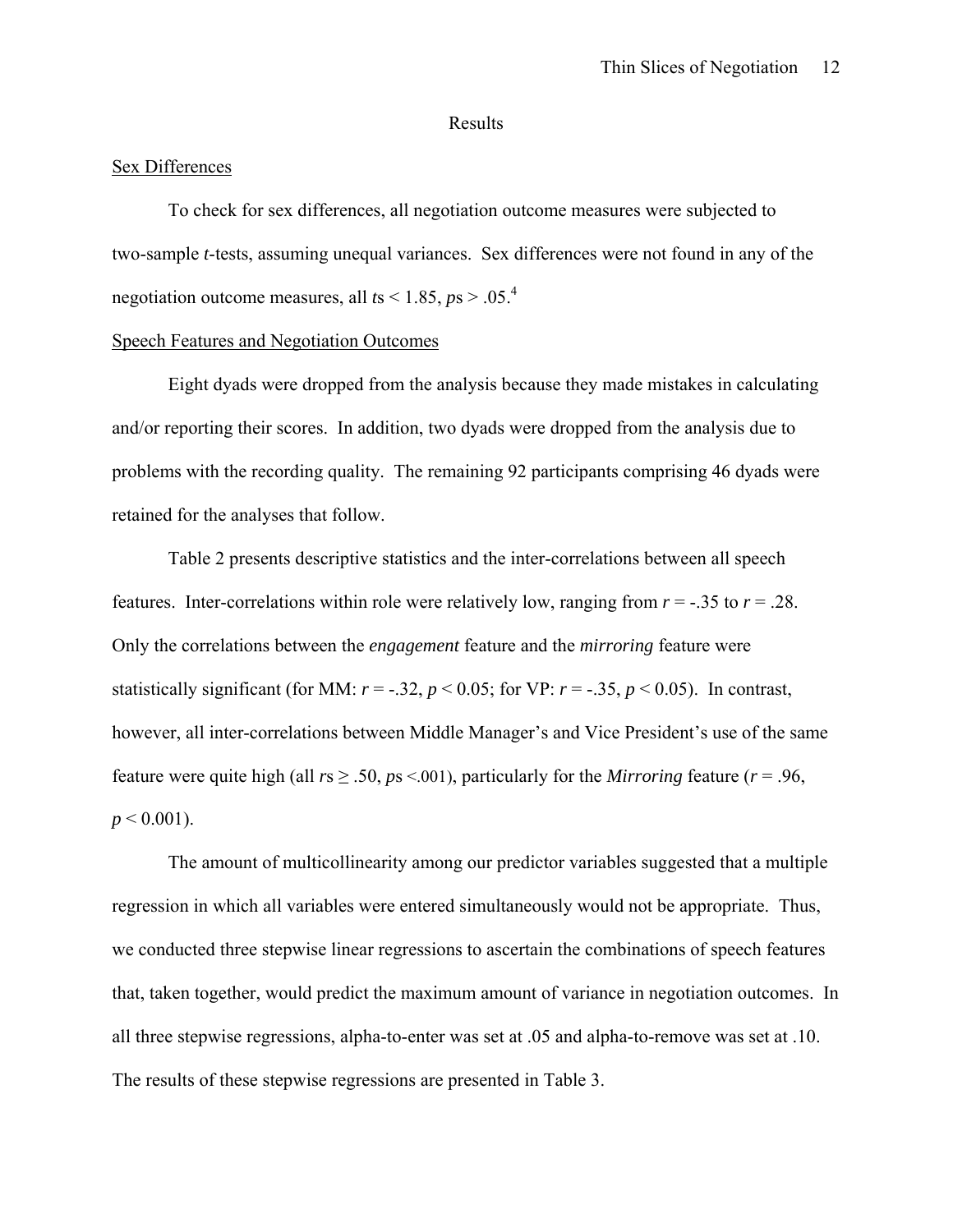The three stepwise regressions demonstrated that measures of all four speech features, occurring during the first five minutes of the negotiation, predicted the outcome of the negotiation. The first regression predicted a total of 30% of the variance in Middle Manager Points,  $F = 5.86$ ,  $p < 0.01$ . Middle Manager Points was positively associated with Middle Manager's *mirroring* (β = .40, *p* < .01), negatively associated with Middle Manager's *stress* ( $\beta$  = -.38, *p* < .05), and positively associated with Vice President's *stress* ( $\beta$  = .40, *p* < .05). The second regression predicted a total of 27% of the variance in Vice President Points, *F* = 3.79, *p* < .05. Vice President Points was positively associated with Vice President's *activity* (β = .47, *p* < .05), positively associated with Middle Manager's *activity* (β = .56, *p* < .01), and positively associated with Middle Manager's *stress*  $(\beta = .36, p < .05)$ . Moreover, a marginally significant effect suggested that Vice President Points also was positively associated with Vice President's *engagement* ( $\beta$  = .31, *p* = .054). Finally, the third regression predicted a total of 9% of the variance in Joint Points,  $F = 4.26$ ,  $p < .05$ . Joint Points was positively correlated with the Vice President's *mirroring* ( $\beta$  = .30, *p* < .05).

#### Discussion

As hypothesized, four conversational dynamics occurring within the first five minutes of a negotiation were highly predictive of individual outcomes. In fact, whereas the average effect size in past thin slices research is  $r = .39$  (Ambady & Rosenthal, 1992), our effect size was  $r = 0.54$  for Middle Manager Points and  $r = 0.52$  for Vice President Points. This effect is comparable in magnitude to the predictive power of negotiator aspiration levels, a factor generally considered to be a powerful determinant of negotiated outcomes (cf. Barry & Friedman, 1998; for reviews, see Hamner, 1980, and Pruitt, 1981).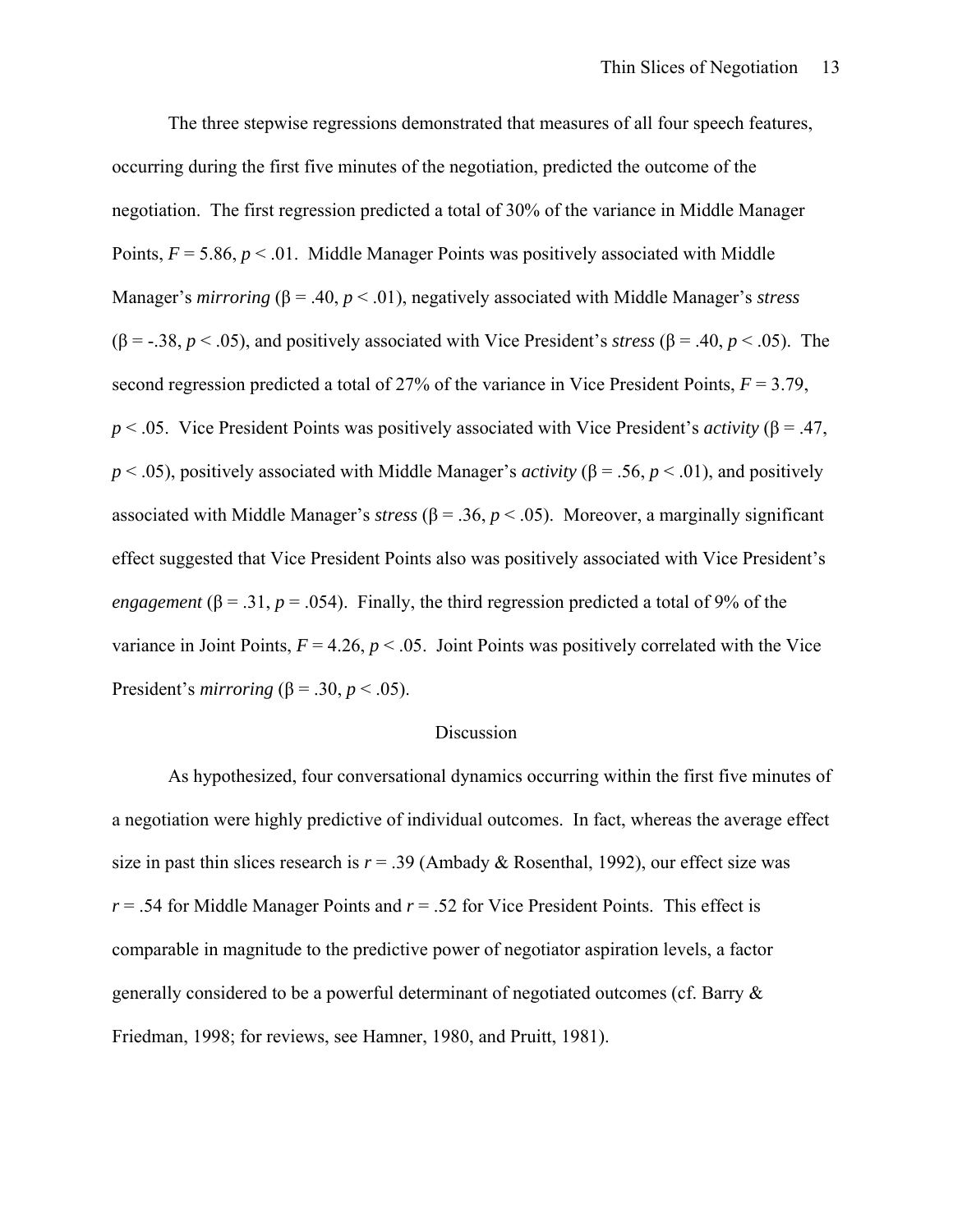The most consistent predictor of negotiation outcomes across both roles was prosodic emphasis. At the outset, we were uncertain as to whether our measure of prosodic emphasis (*stress*) would tap dynamic speech fluctuations intended to connote emphasis or unintentional jitter in the voice as a reaction to psychological anxiety. While we do not have the data to be certain, our results suggest that the latter is true. In our study, vocal stress during the first five minutes of a negotiation appeared to be a liability—particularly for Middle Managers.

We modeled our measure of mirroring after the mimicry behavior described by Chartrand and Bargh (1999), but our measure pertained to speech patterns rather than body language. Nevertheless, as predicted, *mirroring* in our study appeared to have a positive effect on negotiation. It is noteworthy that *mirroring* in our study was predictive of individual outcomes only among *low*-status parties. Chartrand and Bargh found that mimicry tended to occur more among individuals with dispositionally greater perceptual activity directed at others. Since low-power parties tend to pay more attention to high-power parties (Keltner & Robinson, 1997), it is not surprising that low-power mimicry of high-power parties would be more common and thus more normative than the reverse. Furthermore, if mirroring is a consequence of perspective-taking, then the fact that *mirroring* by Vice Presidents predicted Joint Points would suggest that perspective-taking is beneficial for integrative bargaining, a controversial issue in the negotiation field (Drolet, Larrick, & Morris, 1998).

As we predicted, activity level was positively associated with negotiation outcomes, but this effect was apparent only among the Vice Presidents. Higher activity among Middle Managers correlated positively with points earned by the Vice President. Future research will be necessary to explore this effect and the mechanism behind it, but we have observed cases where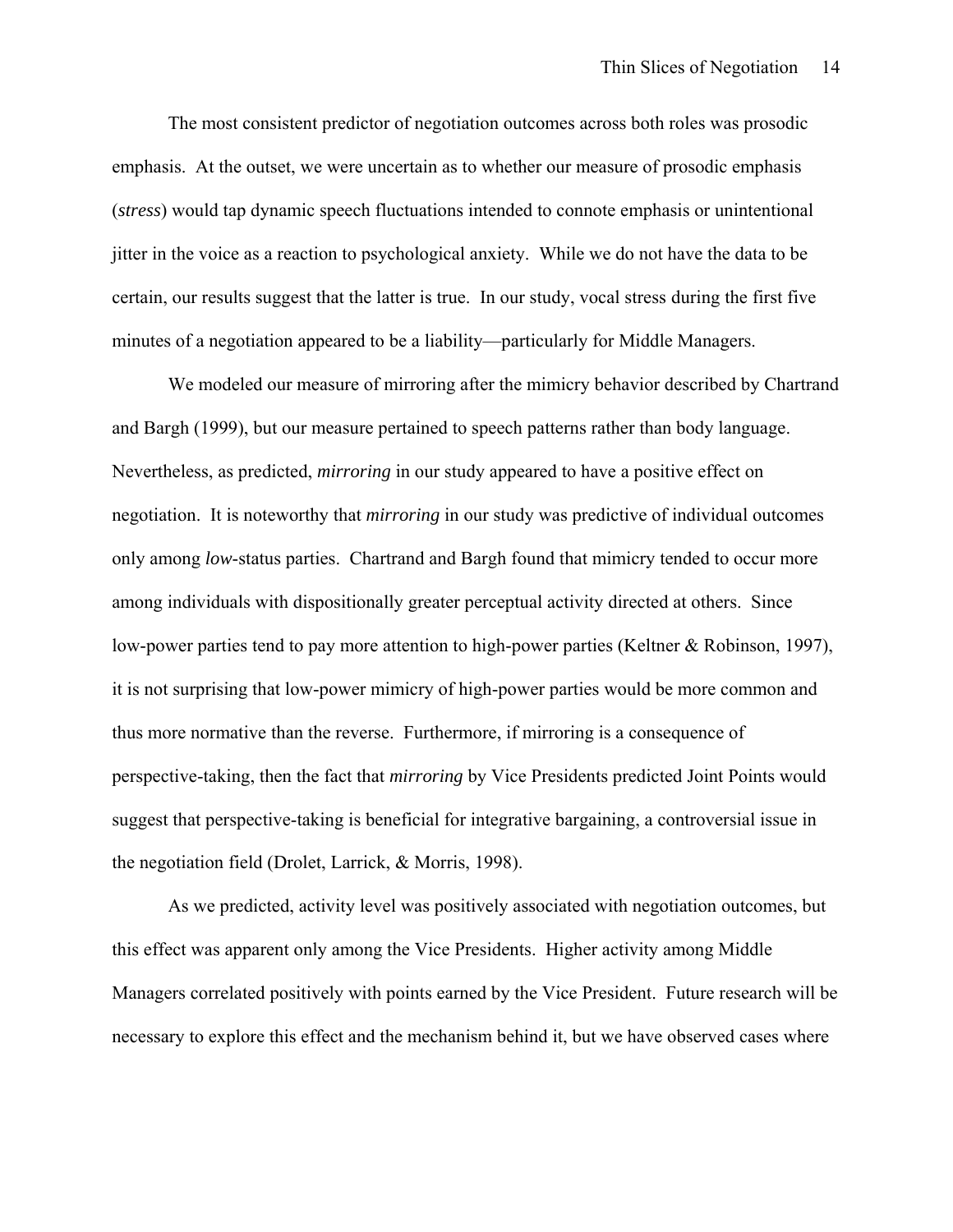Vice Presidents "took charge" of the negotiation and began by questioning the Middle Manager with the result that Middle Managers also displayed high activity levels.

Finally the marginally significant positive association between influence on conversational turn-taking and negotiated outcomes for Vice Presidents, as predicted, is consistent with Dunbar's (1998) assertion that dominance of the conversational dynamics is popularly associated with higher status. Additionally, Vice Presidents who "took charge" of the conversation probably also controlled the agenda for the negotiation which, in turn, might have led to a strategic advantage (Pendergast, 1990).

One potential limitation of the current study was the lack of an attitudinal or perceptual measure to gauge social psychological outcomes in addition to instrumental outcomes of the negotiation (Thompson, 1990). Research by Curhan, Elfenbein, and Xu (2005) demonstrated that, while financial or quantitative outcomes tend to be most salient in people's minds, negotiators value subjective outcomes at least as highly as instrumental outcomes, and subjective value can matter more than instrumental outcomes in determining desire for future interaction. Future research will need to incorporate the use of validated social psychological measures, such as the Subjective Value Inventory, for this purpose (Curhan et al., 2005). Additionally, because the present study was conducted in a simulated negotiation setting, it will be necessary to replicate these results in a situation involving real-life negotiations.

One advantage of our methodology, alluded to earlier, is the fact that all micro-coding of speech features was conducted by a computer. Thus, similar algorithms could be used to provide negotiators with real-time feedback so as to diagnose and improve their negotiation skills. Of course, one would need to ascertain first whether manipulating speech features would result in improved negotiation outcomes. Additionally, future research would need to determine whether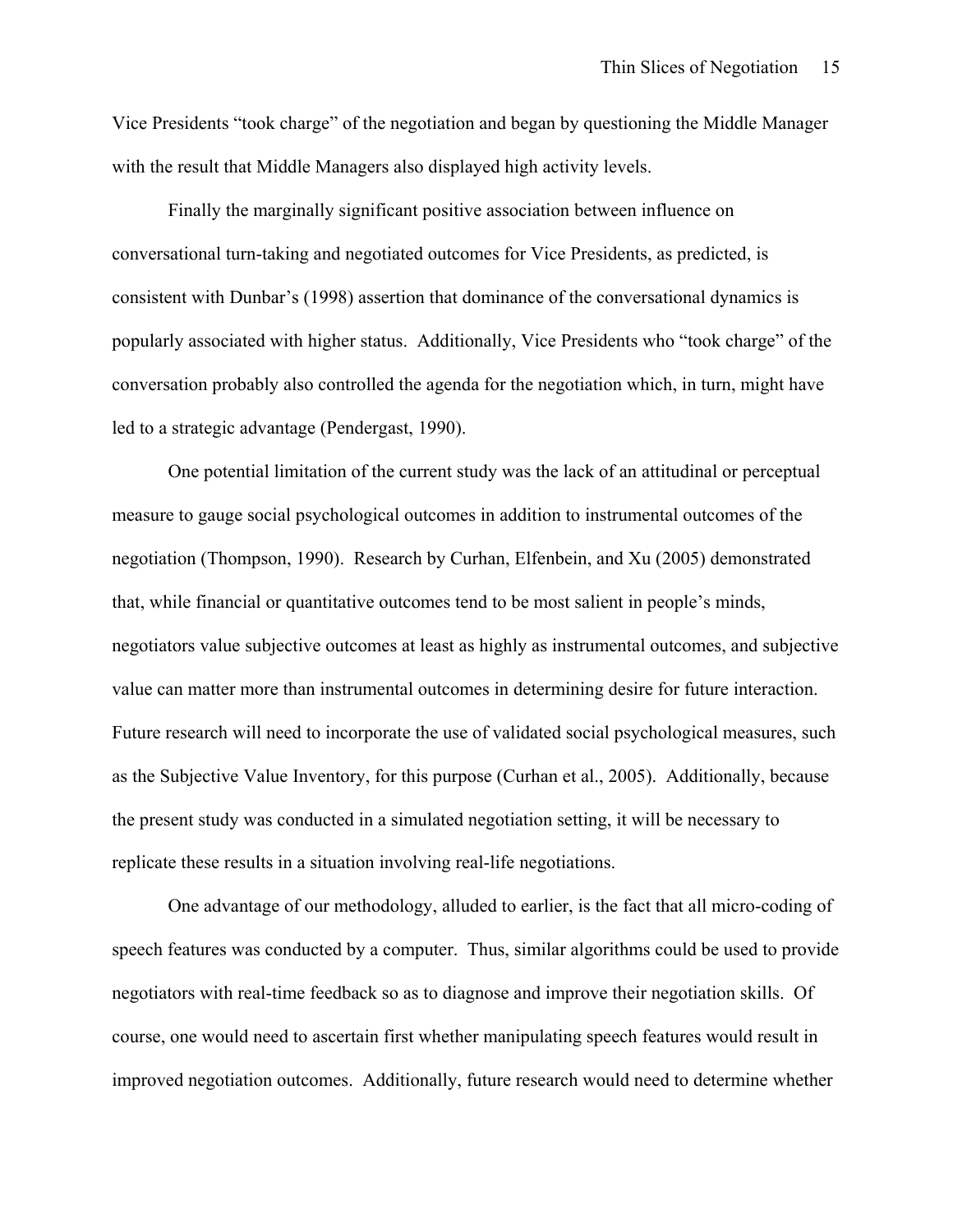negotiators could alter their own speech features consciously. Because social signaling is largely unconscious, it has proven relatively difficult to train people to change their signaling. The one technique that does appear promising is rather like method acting: you ask students to pretend to be a different person, one who is more dominating and focused (for the Vice President role) or one who is more friendly and extroverted (for the Middle Manager role). This approach is founded on the idea that personality drives social signaling, and that it is relatively difficult to alter through conscious manipulation.

Finally, our research also has implications for the Artificial Intelligence research community. The Artificial Intelligence community has studied human communication at many levels, such as phonemes, words, phrases, and dialogs. While semantic structure and prosodic structure have been analyzed, the sort of longer-term, multi-utterance structure associated with social signaling has received relatively little attention (Handel, 1989). The present investigation suggests that such systematic analysis of social signaling, even when applied to a "thin slice" of behavior, can lead to remarkable predictive validity.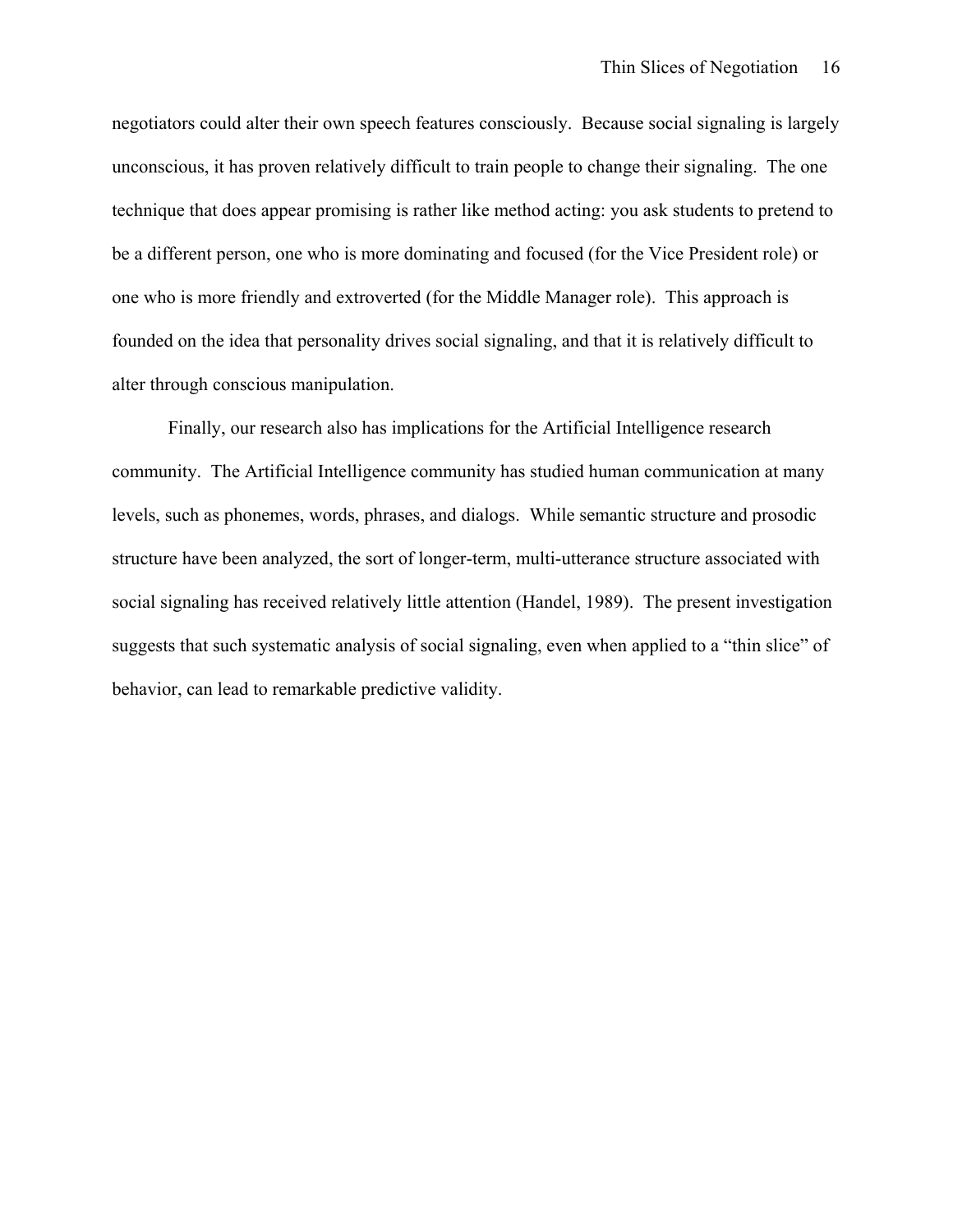#### References

Allport, G. W. (1937). *Personality: A psychological interpretation*. New York: Holt. Ambady, N., Bernieri, F. J., & Richeson, J. A.(2000). Toward a histology of social behavior: Judgmental accuracy from thin slices of the behavioral stream. *Advances in Experimental Social Psychology, 32,* 201-271.

Ambady, N., & Rosenthal, R. (1992). Thin slices of expressive behavior as predictors of interpersonal consequences: A meta-analysis. *Psychological Bulletin, 111(2)*, 256-274.

Ambady, N.,& Rosenthal, R.(1993). Half a minute: Predicting teacher evaluations from thin slices of nonverbal behavior and physical attractiveness. *Journal of Personality and Social Psychology, 64*, 431-441.

Barry, B, & Friedman, R. A. (1998). Bargainer characteristics in distributive and integrative negotiation. *Journal of Personality and Social Psychology, 74*, 345-359.

Basu, B., (2002) *Conversational Scene Analysis*. Unpublished doctoral thesis, Department of Electrical Engineering and Computer Science, Massachusetts Institute of Technology, Cambridge, MA.

Borkenau, P., Mauer, N., Riemann, R., Spinath, F. M., & Angleitner, A. (2004). Thin slices of behavior as cues of personality and intelligence. *Journal of Personality and Social Psychology, 86*, 599-614.

Blanck, P. D., Rosenthal, R., Vannicelli, M.,& Lee, T. D.(1986). Therapists' tone of voice: Descriptive, psychometric, interactional and competence analyses. *Journal of Social and Clinical Psychology, 4*, 154-178.

Chartrand, T. L., & Bargh, J. A.(1999). The chameleon effect: The perception-behavior link and social interaction. *Journal of Personality and Social Psychology, 76*, 893-910.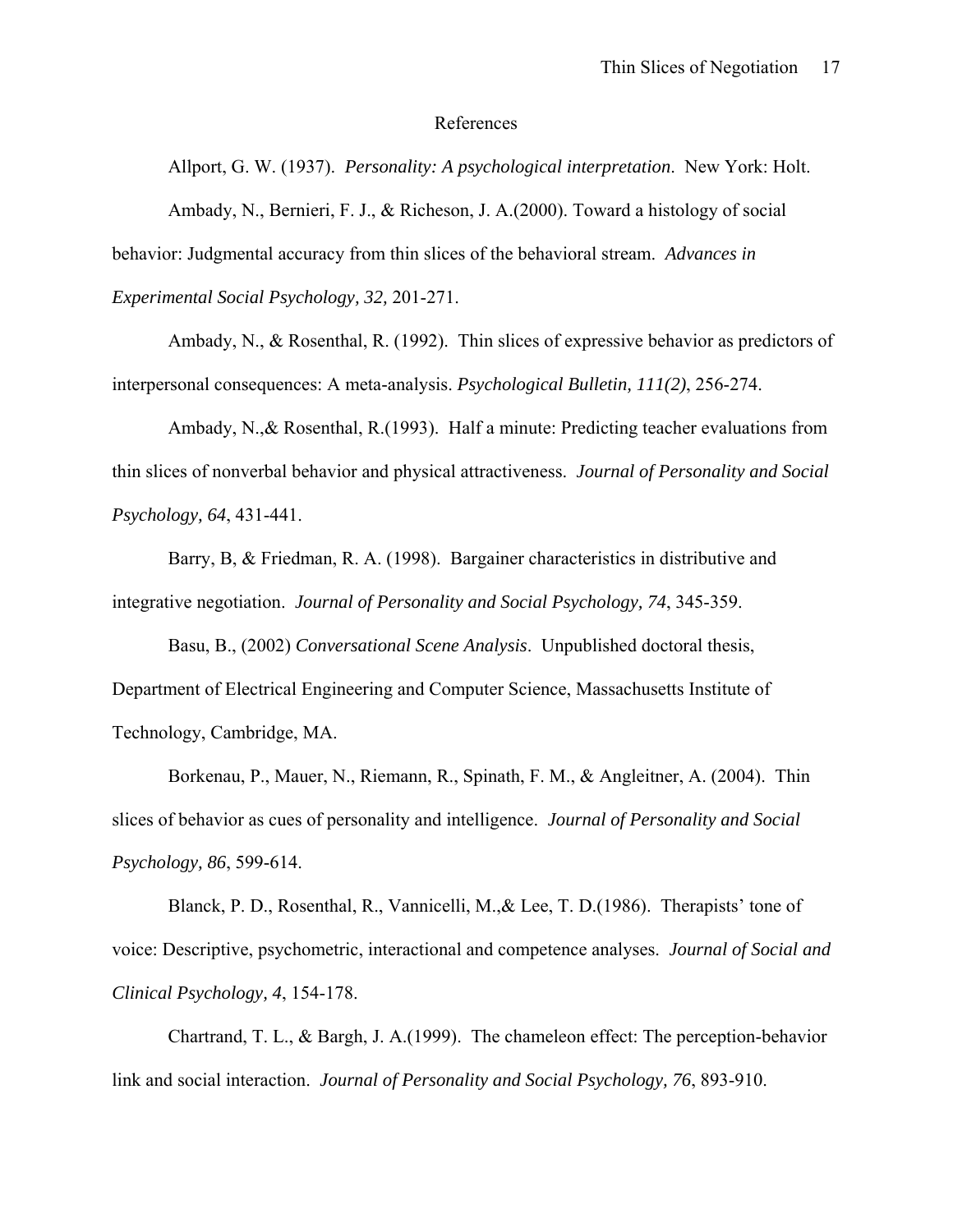Choudhury, T., & Pentland, A. (2004, June). *Characterizing social interactions using the sociometer.* Annual Meeting of the North American Association for Computational Social and Organizational Science, Pittsburgh, PA. PDF available at http://hd.media.mit.edu

Curhan, J. R., Elfenbein, H. A., & Xu, H. (2005). *What do people value when they negotiate? Mapping the domain of subjective value in negotiation*. Manuscript under review, Massachusetts Institute of Technology, Cambridge, MA.

Drolet, A., Larrick, R., & Morris, M. W. (1998). Thinking of others: How perspective taking changes negotiators' aspirations and fairness perceptions as a function of negotiator relationships. *Basic and Applied Social Psychology, 20*, 23–31

Dunbar, R., (1998) *Grooming, Gossip, and the Evolution of Language*. Cambridge, MA: Harvard University Press

Fernald, A, & Mazzie, C. (1991). Prosody and focus in speech to infants and adults. *Developmental Psychology, 27*, 209-221.

Funder, D. C., & Colvin, C. R. (1988). Friends and strangers: Acquaintanceship, agreement, and the accuracy of personality judgment. *Journal of Personality and Social Psychology, 55*, 149-158.

Gladwell, M. (2000). *The Tipping Point: How little things can make a big difference*. New York: Little Brown.

Gladwell, M. (2005). *Blink*. New York: Little, Brown and Company.

Goffman, E. (1979). *Gender advertisements*. New York: Harper & Row.

Gottman, J. M. (1979). Marital interaction: Experimental investigations. New York: Academic Press.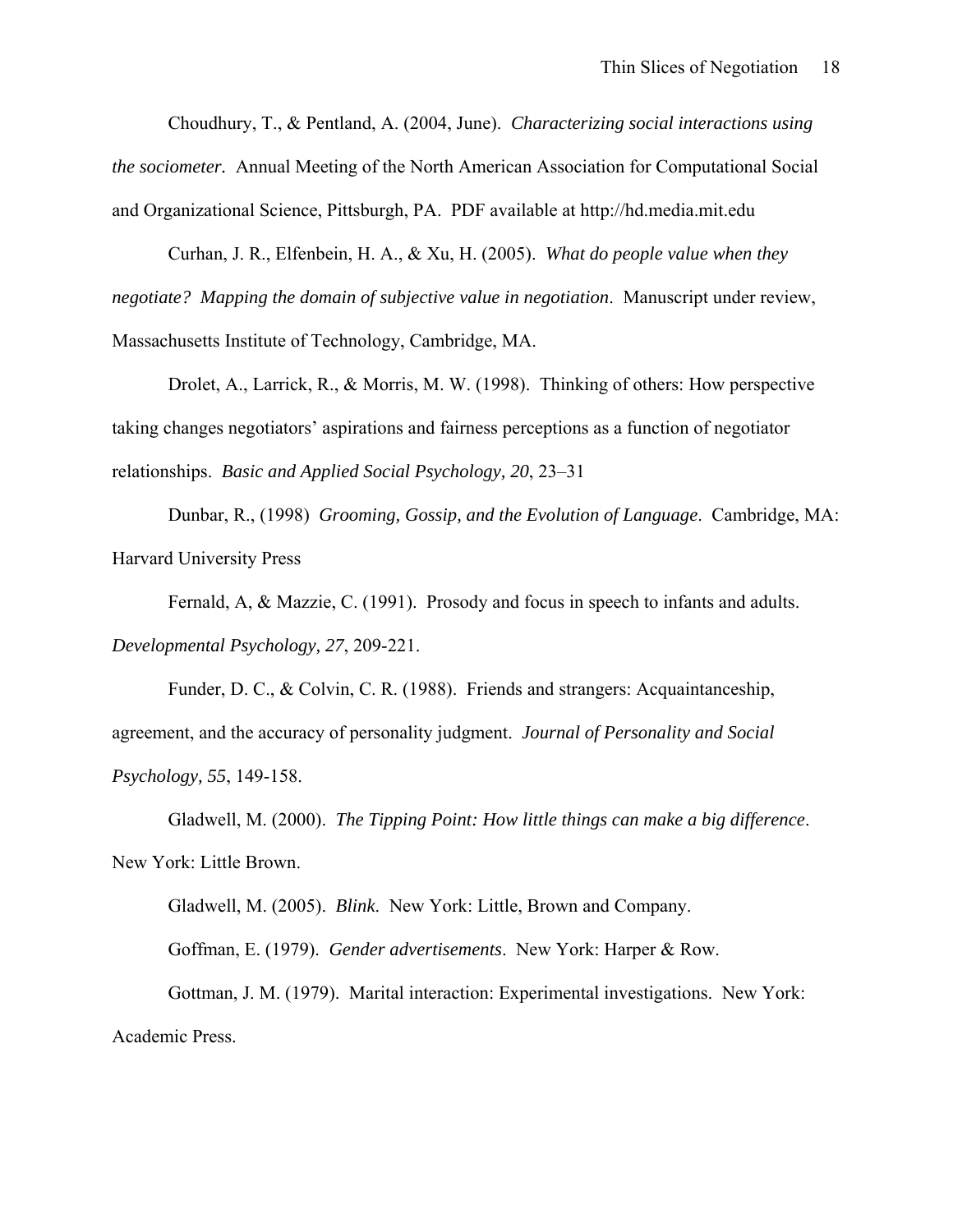Gottman, J. M., & Levenson, R. W. (1992). Marital processes predictive of later

dissolution: Behavior, physiology, and health. *Journal of Personality and Social Psychology, 63*, 221-233.

Gottman, J. M., & Notarius, C. I. (2000). Decade review: Observing marital interaction. *Journal of Marriage and the Family, 62*, 927-947.

Hamner, W. C. (1980). The influence of structural, individual, and strategic differences.

In D. L. Harnett & L. L. Cummings (Eds.), *Bargaining behavior: An international study* (pp.

21-80). Houston, TX: Dame.

Handel, S. (1989). *Listening: an introduction to the perception of auditory events,* 

*Stephen Handel*. Cambridge, MA: MIT Press.

Jaffe, J., Beebe, B., Feldstein, S., Crown, C. L., & Jasnow, M. (2001). Rhythms of dialogue in early infancy. *Monographs of the Society for Research in Child Development, 66*, Monograph No. 264.

Keltner, D., & Robinson, R. J. (1997). Defending the status quo: A source of misperception in social conflict. *Personality and Social Psychology Bulletin , 23*, 1066-1077.

Nass, C., & Brave, S. (2004). *Voice activated: How people are wired for speech and how computers will speak with us*. Cambridge, MA: MIT Press.

Pendergast, W. R. (1990). Managing the negotiation agenda. *Negotiation Journal*, Pp. 135-145.

Pentland, A. (2004, October). Social Dynamics: Signals and Behavior. International Conference on Developmental Learning, Salk Institute, San Diego, CA.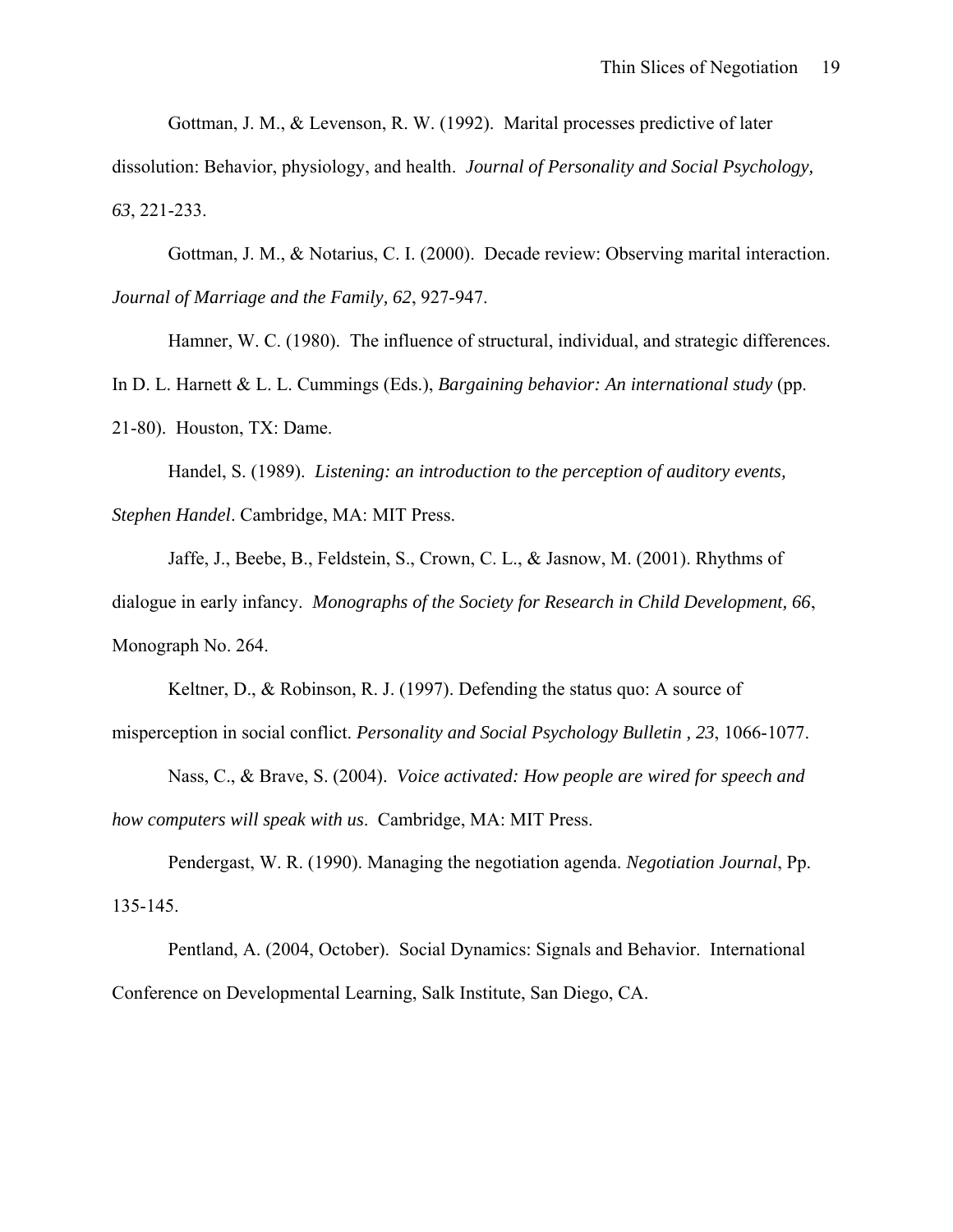Pinkley, R. L., Neale, M. A., & Bennett, R. J. (1994). The impact of alternatives to

settlement in dyadic negotiation. *Organizational Behavior and Human Decision Processes, 57*, 97-116.

Provine, R. (2001) *Laughter*. New York: Penguin Press.

Pruitt, D. G. (1981). *Negotiation behavior*. New York: Academic Press.

Pruitt, D. G. (1983). Achieving integrative agreements. In M. H. Bazerman & R. J.

Lewicki (Eds.), *Negotiating in organizations* (pp. 35-49). Beverly Hills: Sage Publications.

Rosenthal, R., & Rubin, D. B. (1982). A simple, general purpose display of magnitude of experimental effects. *Journal of Educational Psychology, 74*, 166-169.

Thompson, L. (1990). Negotiation behavior and outcomes: Empirical evidence and theoretical issues. *Psychological Bulletin, 108*, 515-532.

Thompson, L., & Hrebec, D. (1996). Lose-lose agreements in interdependent decision making. *Psychological Bulletin, 120*, 396-409.

Werner, S., & Keller, E. (1994). Prosodic aspects of speech. In E. Keller (Ed.),

*Fundamentals of Speech Synthesis and Speech Recognition: Basic Concepts, State of the Art, and Future Challenges* (pp. 23-40). Chichester: John Wiley.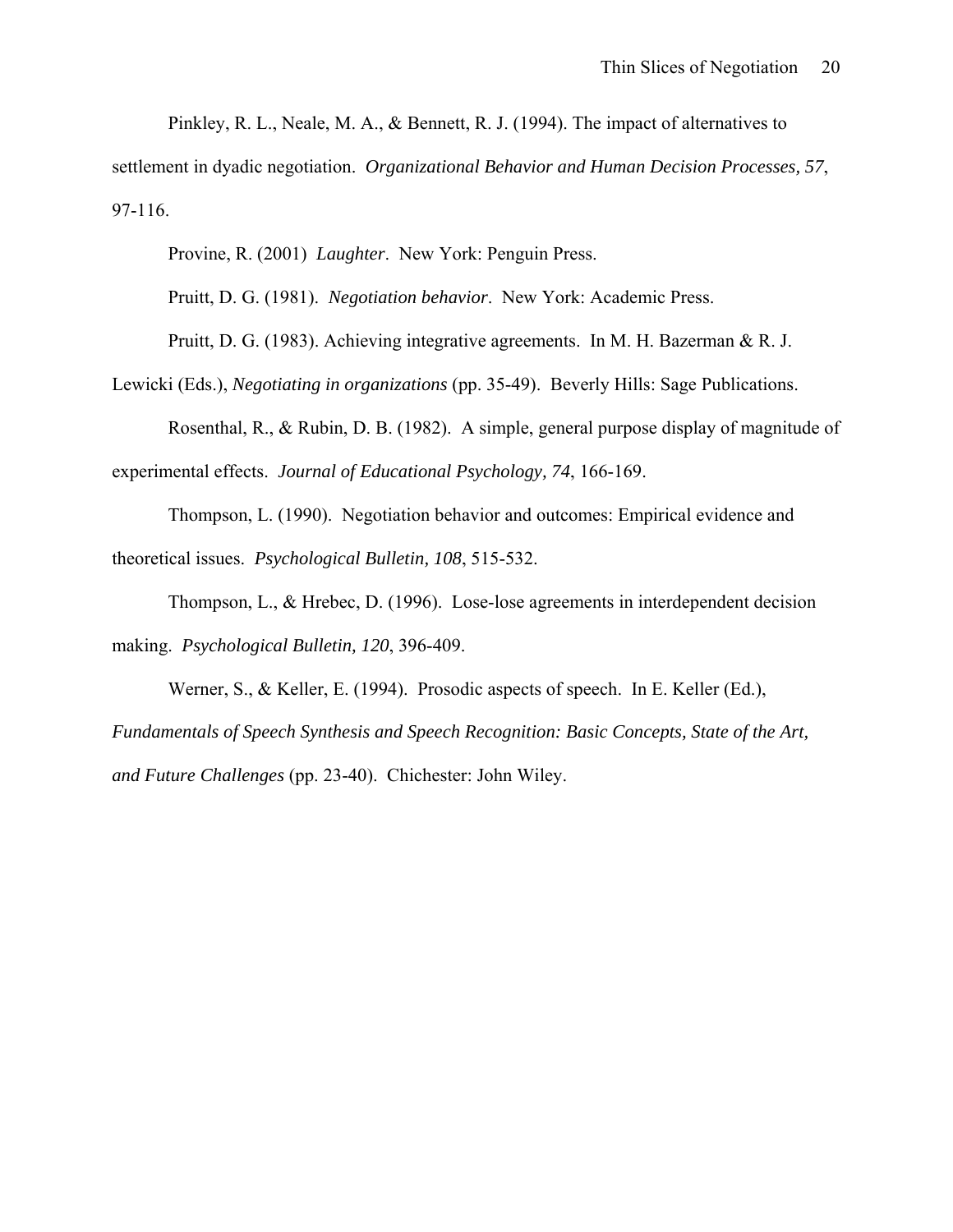## Footnotes

 $1$  Out of 200 students randomly selected to be eligible to participate, 56% volunteered to do so.

 $2$  Same-sex pairings were undertaken so as to control for any potential confounds arising from sex differences.

 $3$  Our method is similar to the classic method of Jaffe et al. (2001), but with a simpler parameterization that permits the direction of influence to be calculated and permits analysis of conversations involving more than two participants.

 $4$  Sex differences were found in two of the independent variables (i.e., speech features), collapsing across role. Specifically, male-male dyads used mirroring more than female-female dyads,  $t \le 2.45$ ,  $p > 0.05$ , and female-female dyads had lower stress values than male-male dyads,  $t \le 7.98$ ,  $p > .001$ . No other sex differences were found among the speech features, all *t*s < .8, all *p*s > .4.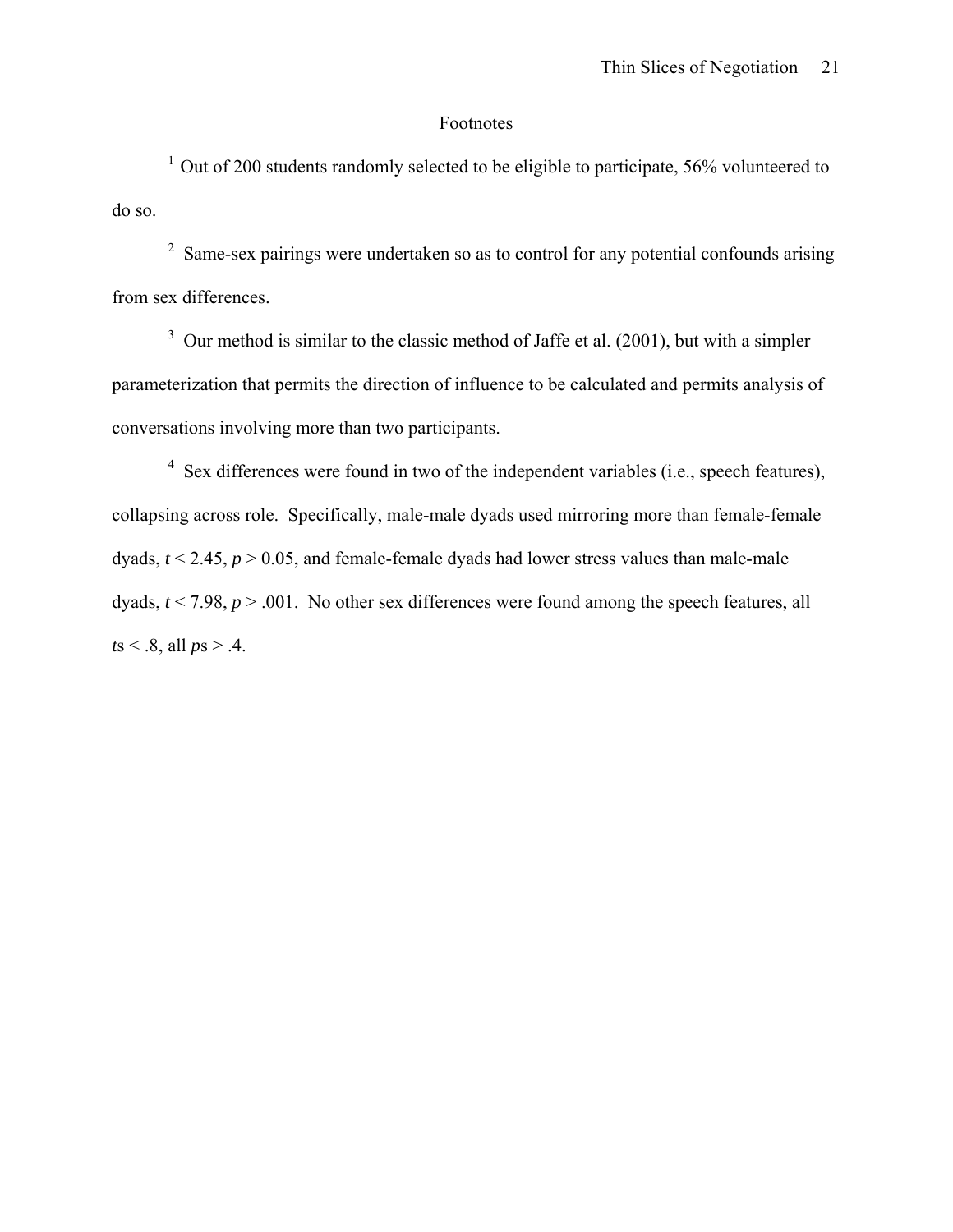|                                    | Points                           |                                 |                              | Points                           |                                 |  |
|------------------------------------|----------------------------------|---------------------------------|------------------------------|----------------------------------|---------------------------------|--|
| Issues and<br>Potential<br>Options | Vice<br>President<br>(Recruiter) | Middle<br>Manager<br>(Candidate |                              | Vice<br>President<br>(Recruiter) | Middle<br>Manager<br>(Candidate |  |
| Signing<br><b>Bonus</b>            |                                  |                                 | Moving<br>Expenses<br>Reimb. |                                  |                                 |  |
| 10%                                | $\boldsymbol{0}$                 | 4,000                           | 100%                         | $\boldsymbol{0}$                 | 3,200                           |  |
| 8%                                 | 400                              | 3,000                           | 90%                          | 200                              | 2,400                           |  |
| 6%                                 | 800                              | 2,000                           | 80%                          | 400                              | 1,600                           |  |
| 4%                                 | 1,200                            | 1,000                           | 70%                          | 600                              | 800                             |  |
| 2%                                 | 1,600                            | $\boldsymbol{0}$                | 60%                          | 800                              | $\boldsymbol{0}$                |  |
| Job<br>Assignment                  |                                  |                                 | Insurance<br>Provider        |                                  |                                 |  |
| Division A                         | $\boldsymbol{0}$                 | $\boldsymbol{0}$                | Allen Ins.                   | $\boldsymbol{0}$                 | 800                             |  |
| Division B                         | $-600$                           | $-600$                          | ABC Ins.                     | 800                              | 600                             |  |
| Division C                         | $-1,200$                         | $-1,200$                        | Good Health                  | 1,600                            | 400                             |  |
| Division D                         | $-1,800$                         | $-1,800$                        | Best Ins. Co.                | 2,400                            | 200                             |  |
| Division E                         | $-2,400$                         | $-2,400$                        | Insure Alba                  | 3,200                            | $\boldsymbol{0}$                |  |
| Vacation<br>Days                   |                                  |                                 | Salary                       |                                  |                                 |  |
| 30 days                            | $\boldsymbol{0}$                 | 1,600                           | \$90,000                     | $-6,000$                         | $\boldsymbol{0}$                |  |
| 25 days                            | 1,000                            | 1,200                           | \$88,000                     | $-4,500$                         | $-1,500$                        |  |
| 20 days                            | 2,000                            | 800                             | \$86,000                     | $-3,000$                         | $-3,000$                        |  |
| 15 days                            | 3,000                            | 400                             | \$84,000                     | $-1,500$                         | $-4,500$                        |  |
| 10 days                            | 4,000                            | $\boldsymbol{0}$                | \$82,000                     | $\boldsymbol{0}$                 | $-6,000$                        |  |
| <b>Starting</b><br>Date            |                                  |                                 | Company<br>Car               |                                  |                                 |  |
| June 1                             | $\boldsymbol{0}$                 | 2,400                           | LUX EX2                      | 1200                             | 1200                            |  |
| June 15                            | 600                              | 1,800                           | <b>MOD 250</b>               | 900                              | 900                             |  |
| July 1                             | 1,200                            | 1,200                           | <b>RAND XTR</b>              | 600                              | 600                             |  |
| July 15                            | 1,800                            | 600                             | <b>DE PAS 450</b>            | 300                              | 300                             |  |
| Aug 1                              | 2,400                            | $\boldsymbol{0}$                | PALO LSR                     | $\boldsymbol{0}$                 | $\boldsymbol{0}$                |  |

Table 1 *Points Schedule for the Negotiation Simulation* 

*Note*. Participants saw only their own points schedule.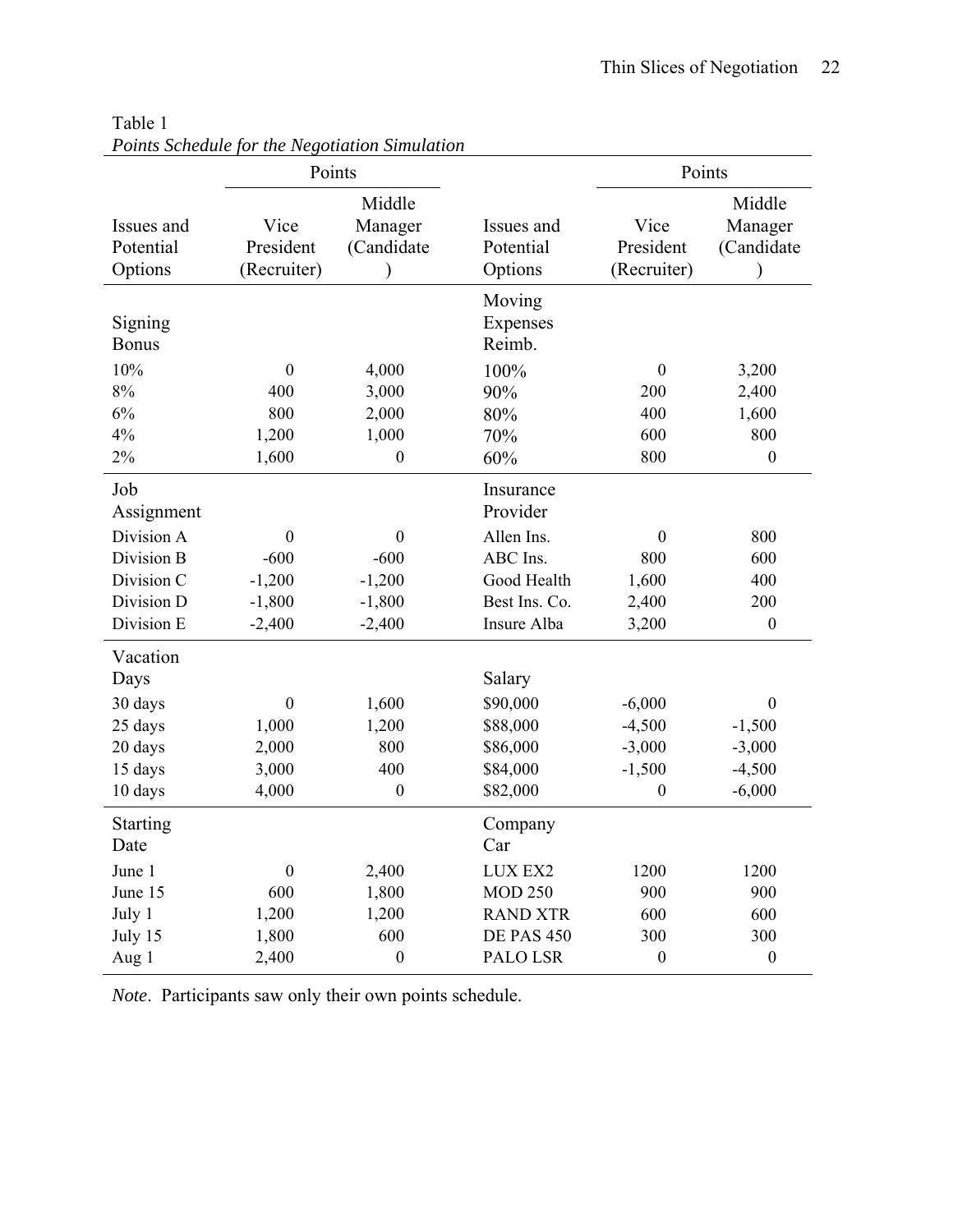#### Table 2:

*Means, Standard Deviations, and Pearson Correlations Between Speech Features of Middle Manager and Vice President* 

|                             | <b>Middle Manger Features</b> |                |                | <b>Vice President Features</b> |                            |          |          |           |
|-----------------------------|-------------------------------|----------------|----------------|--------------------------------|----------------------------|----------|----------|-----------|
| Variable                    | $\mathbf{1}$                  | $\overline{2}$ | $\overline{3}$ | $\overline{4}$                 | 5                          | 6        | $\tau$   | 8         |
| Middle Manager              |                               |                |                |                                |                            |          |          |           |
| 1. Influence on Turn-taking | $---$                         | $-.32*$        | $-.08$         | $-.26$                         | $.69***$                   | $-.31*$  | .22      | $-.05$    |
| 2. Mirroring                |                               | $---$          | .10            | $-.20$                         | $-.38**$                   | $.96***$ | .08      | .21       |
| 3. Prosodic Emphasis        |                               |                | $---$          | $-.28$                         | $-.18$                     | .10      | $.56***$ | $-.23$    |
| 4. Activity Level           |                               |                |                | $---$                          | $-.28$                     | $-.23$   | $-.16$   | $-.50***$ |
| Vice President              |                               |                |                |                                |                            |          |          |           |
| 5. Influence on Turn-taking |                               |                |                |                                | $\qquad \qquad \text{---}$ | $-.35*$  | .12      | $-.19$    |
| 6. Mirroring                |                               |                |                |                                |                            | $---$    | .05      | .18       |
| 7. Prosodic Emphasis        |                               |                |                |                                |                            |          | $---$    | $-.05$    |
| 8. Activity Level           |                               |                |                |                                |                            |          |          | $---$     |
|                             |                               |                |                |                                |                            |          |          |           |
| $\boldsymbol{M}$            | 0.06                          | 7.43           | 0.80           | 0.44                           | 0.06                       | 7.58     | 0.81     | 0.44      |
| SD                          | 0.03                          | 4.32           | 0.13           | 0.11                           | 0.03                       | 4.73     | 0.14     | 0.09      |
| Minimum                     | 0.00                          | 0.00           | 0.53           | 0.25                           | 0.00                       | 0.00     | 0.60     | 0.25      |
| Maximum                     | 0.16                          | 20.0           | 1.04           | 0.84                           | 0.13                       | 22.0     | 1.11     | 0.61      |

\* p <.05, \*\* p <.01, \*\*\* p <.001.